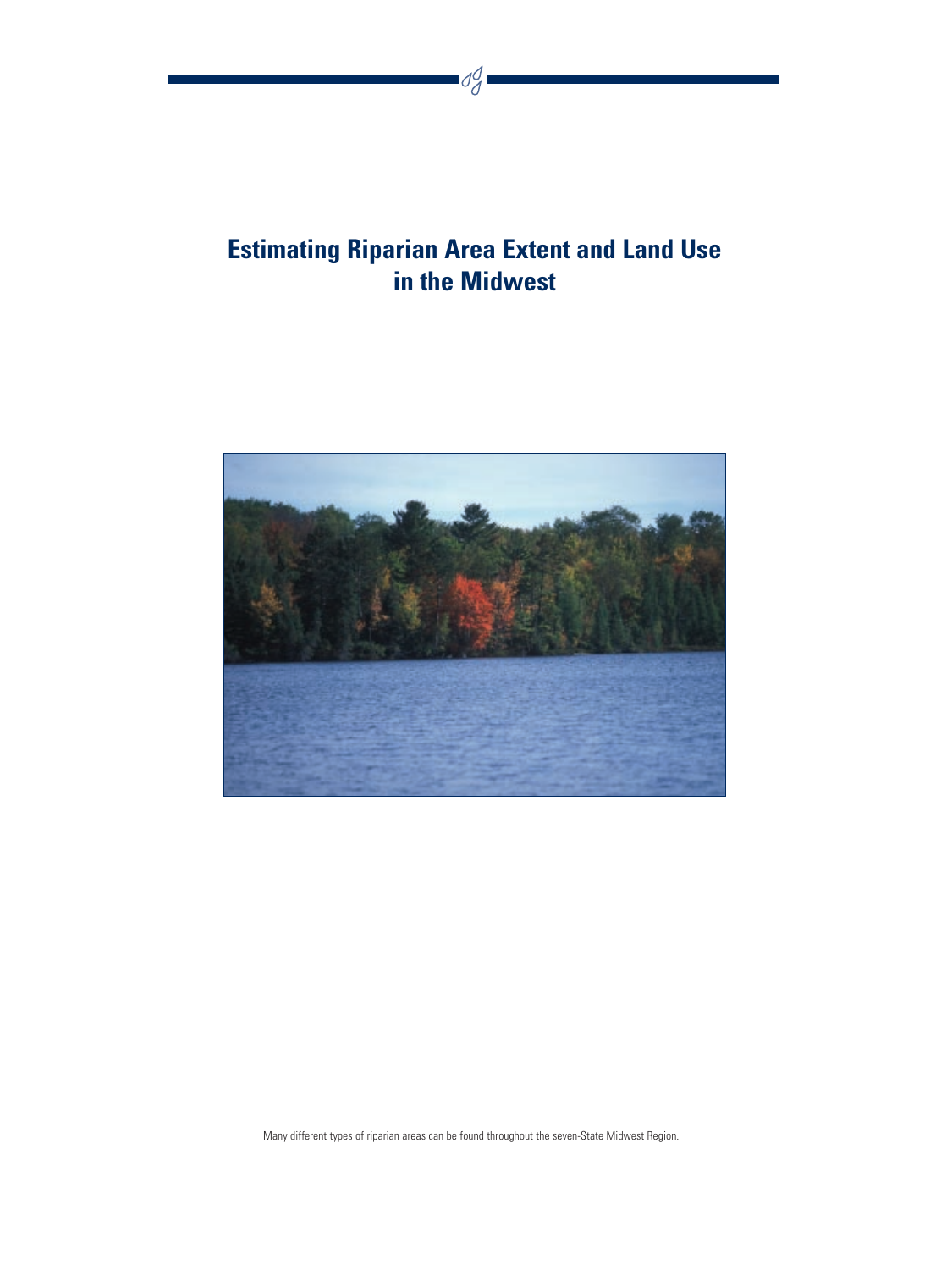## **Introduction**

The ecological and social importance of riparian areas as landscape elements is undisputed (e.g., see Verry *et al.* 2000); however, there is great uncertainty about the cumulative importance of riparian areas in many landscapes and regions. This is a consequence of inadequate inventory data on the extent, type, and land use/land cover of riparian resources. The seven-State Midwest Region of the continental United States is no exception (figure 1). This region is one of the most water-rich areas in the continental United States, yet we are not aware of any general accounting of amount, type, or land use of riparian resources here.

Because of the lack of regional data on riparian resources, it is difficult to determine the degree to which different types of riparian areas receive protection, the extent of change in riparian land use/land cover over time, and the social and economic benefits derived from different types of riparian land use. At issue is the availability and adequacy of riparian resource information used to make policy and management decisions in the region.



Figure 1.—The seven-State Midwest Region.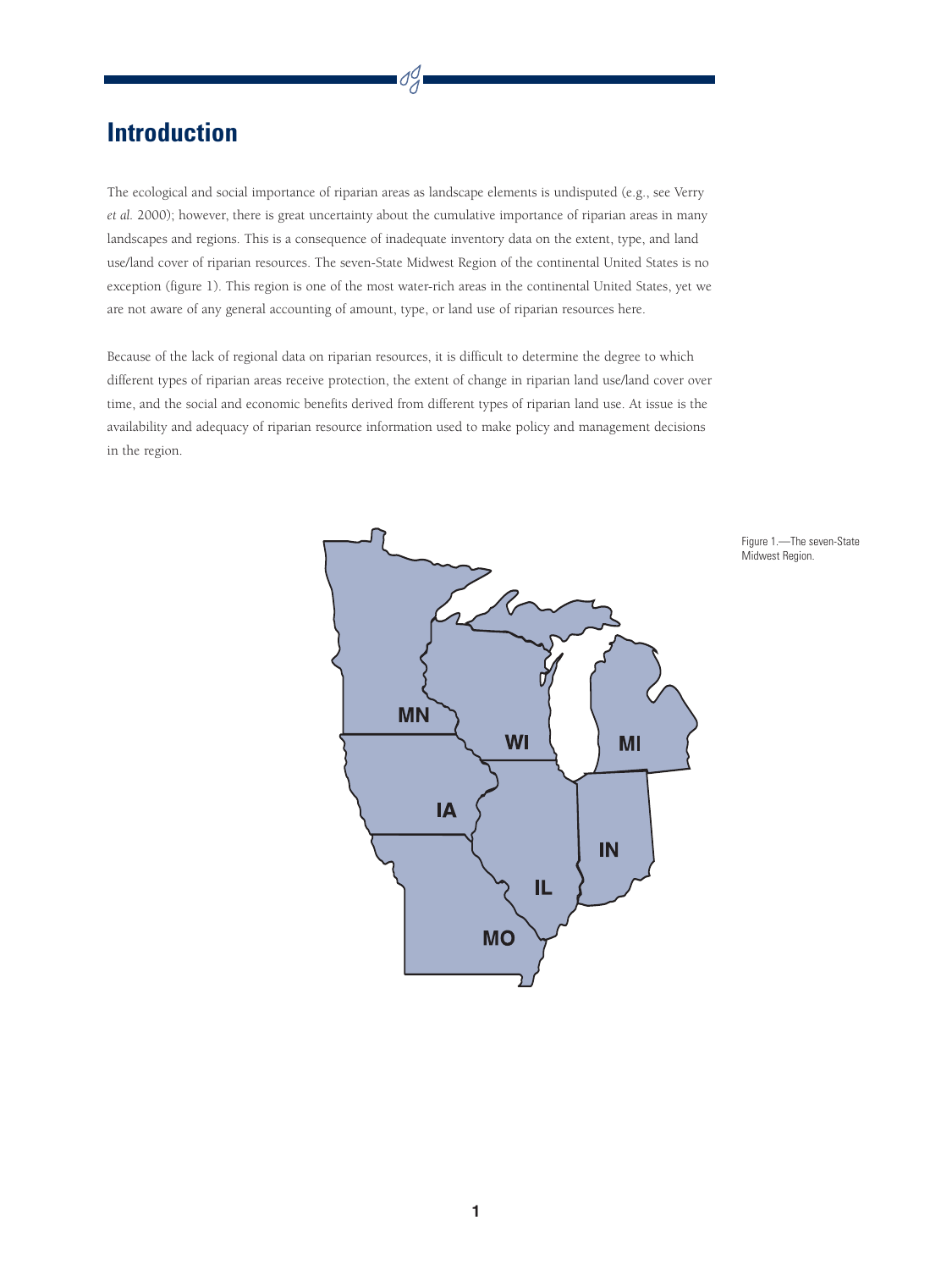A fundamental barrier to adequate assessment of riparian resources is uncertainty over appropriate definitions. We define a riparian area as an ecotone of functional interaction between land and surface water. More specifically, it is that land area that directly influences surface waters and, in turn, is directly influenced by them (figure 2; Ilhardt *et al.* 2000). Under this definition, riparian areas include lands associated with all types of surface waters including lakes, open-water wetlands, rivers, and streams (six different photographic examples of riparian areas are included throughout this report). In other words, riparian areas are not exclusively floodplains, or wetlands, or near-bank environments, nor are they associated only with streams and rivers. Unfortunately, many people continue to view riparian areas under a restricted definition (i.e., streamside forest and floodplains), introducing the potential for gross underestimation of riparian area extent in regional landscapes.

S

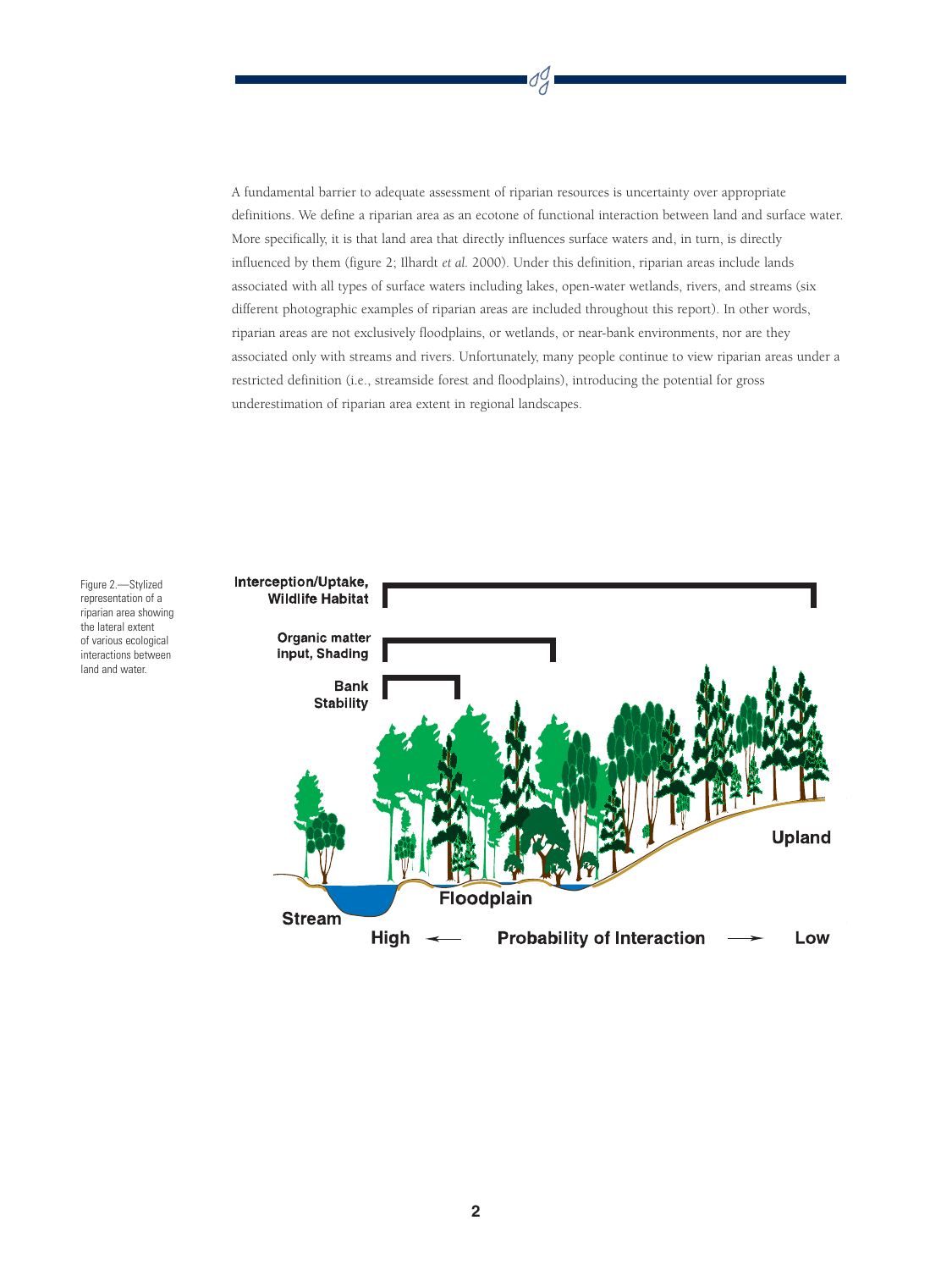Method of riparian delineation is another factor that influences estimates of riparian resources in a region. Fixed-width approaches for delineation, e.g., 1-pixel buffers (30 m) on Landsat imagery, are common and relatively straightforward to apply (e.g., Hanowski *et al.* 2000). However, fixed-width approaches are tenuous because they have no functional relationship to the actual riparian areas on the ground, which vary naturally in width among and within systems (Palik *et al.* 2000). We believe there is a need to explore the range of variation in riparian extent introduced using different definitions of riparian areas and delineation approaches (e.g., fixed-width approaches, functional approaches, hydric soil-based approaches).

SJ

In this report, we quantify the amount of riparian area in the seven-State Midwest Region of the continental United States. Our objective is to assess the physical extent of riparian areas associated with different types of water bodies, i.e., stream, river, lake, and wetland, and to estimate total extent of riparian lands in the region. Additionally, we characterize land use/land cover, e.g., residential, industrial, agriculture, forests, of riparian areas in each State and for the region as a whole. In this assessment, we determine (1) how much of the regional landscape is riparian, (2) how delineation method influences riparian estimates, and (3) how people have altered the characteristics of riparian areas in the region.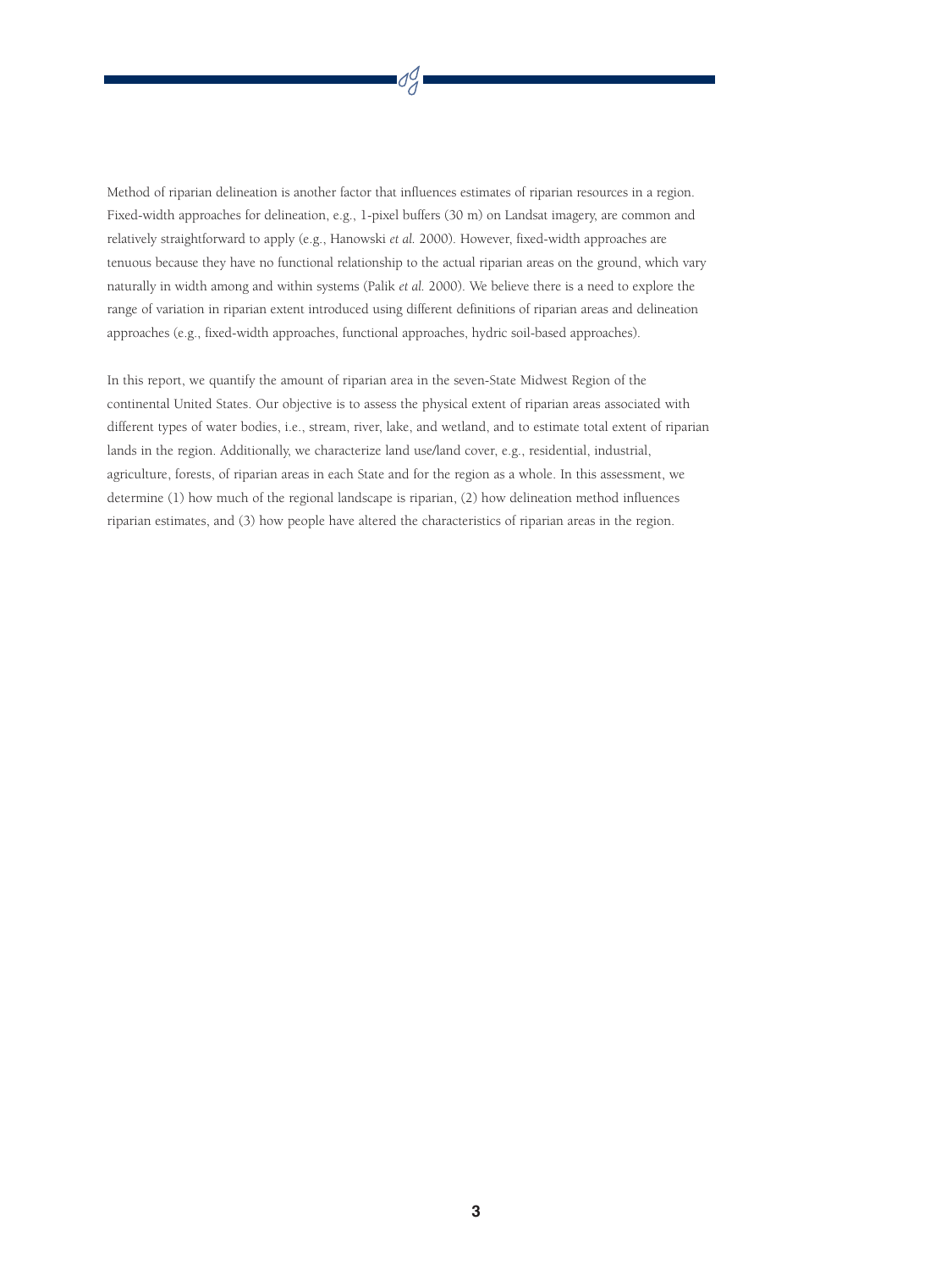## **Approach**

#### **Amount of Riparian Area**

We included seven States in the Midwest Region of the continental United States in this analysis (Minnesota, Wisconsin, Iowa, Missouri, Illinois, Indiana, and Michigan). For each State, we assembled 1:100,000 USGS digital line graph (DLG) hydrography data layers on streams, lakes, and wetlands. Hydrography data sets were accessed through each State's geographic data clearinghouse Web site. Each State, however, has modified the DLG after field rectifications. Digital data for streams, lakes, and wetlands were not available for all States. Lake data were not available for Illinois, Iowa, and Indiana. Wetland data were not available for Illinois, Iowa, and Missouri (see section on Caveats and Limitations). Great Lakes shorelines were excluded from our analysis, as were ditches and canals.

We assessed riparian area extent using several different delineation approaches. First, we delineated fixed-width buffers adjacent to all streams, lakes, and wetlands found on the hydrography layers. We delineated both 30-m and 60-m buffers using the BUFFER command within ArcInfo 8.0. From these numbers, we estimated percent of area for each State that is riparian, based on total land area of a State, exclusive of water and wetlands (i.e., upland land area only).

Secondly, we delineated riparian areas using soil characteristics derived from 1:250,000 STASGO data (State Soil Geographic Database; (http://www.ftw.ncrs.usda.gov/stst\_data.html). Our intent was to assess riparian extent using criteria that would consider only floodplains, wetlands, and frequently flooded settings, i.e., a restricted definition of a riparian area. For this analysis, we assumed a land area was riparian if it met four criteria:

- (1) the soil belonged to hydrologic groups C or D (slow infiltration, impeding or impervious layers, fine texture), or combinations of C or D and other hydrologic groups (A/D, B/D, C/D) (table 1);
- (2) the soil was classified as hydric;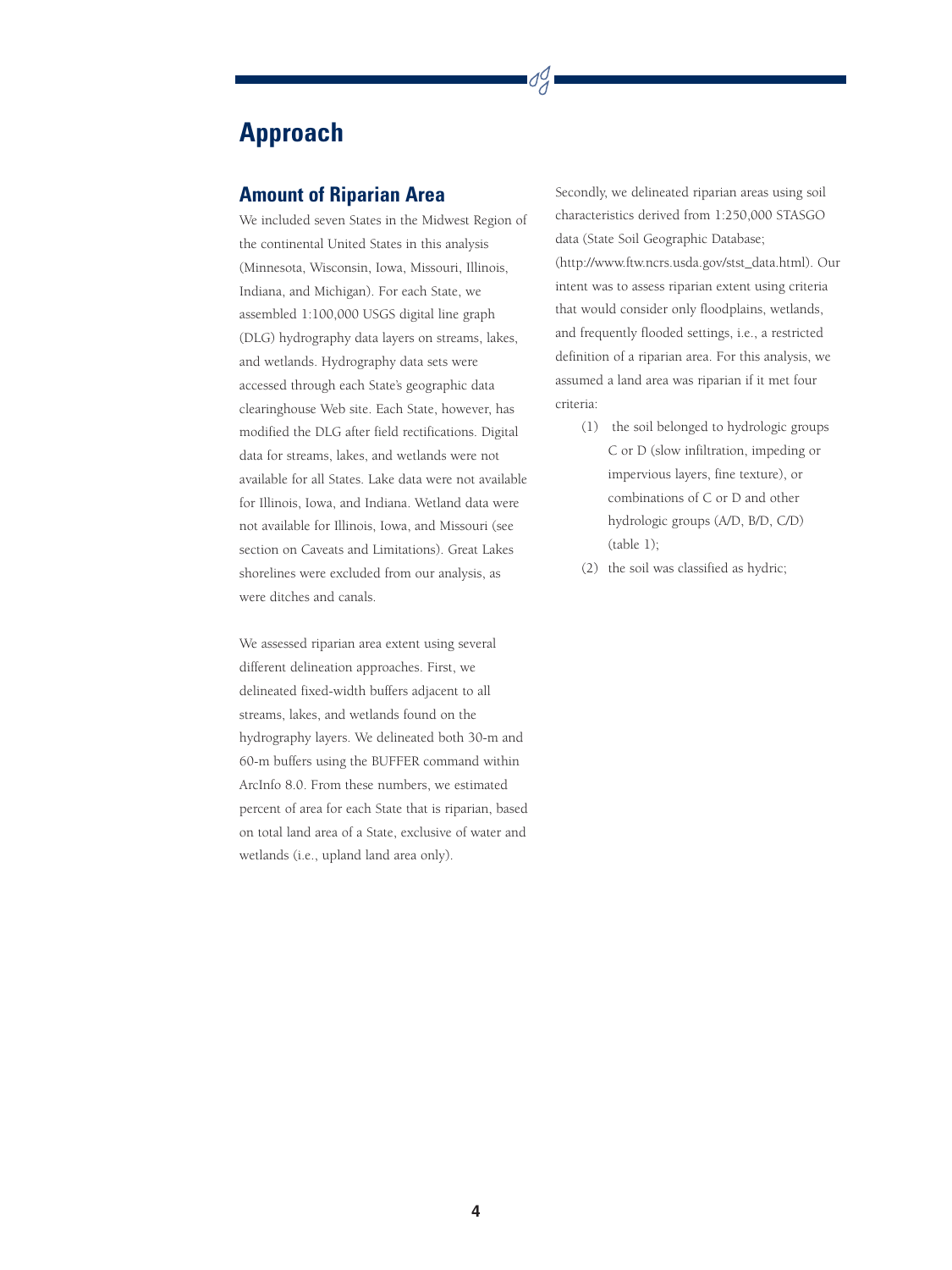(3) the annual flood frequency was frequent (>50 percent probability of an annual flood) or occasional (5-50 percent probability of an annual flood); and

SJ

(4) the drainage class was poorly drained (P), very poorly drained (VP), or a combination of poorly drained/somewhat poorly drained (P/SP), or poorly drained/very poorly drained (P/VP) (table 2).

Finally, we estimated riparian extent using a method based on potential for infrequent, but potentially significant interactions between land and water through large magnitude flooding. For this approach, we used the Federal Emergency Management Agency's (FEMA) flood frequency digital data (http://www.fema.gov/mit/tsd/) to determine amount of land area affected by 100-year floods. These data were available in digital format statewide only for Illinois.



Northern hardwoods adjacent to a headwater stream.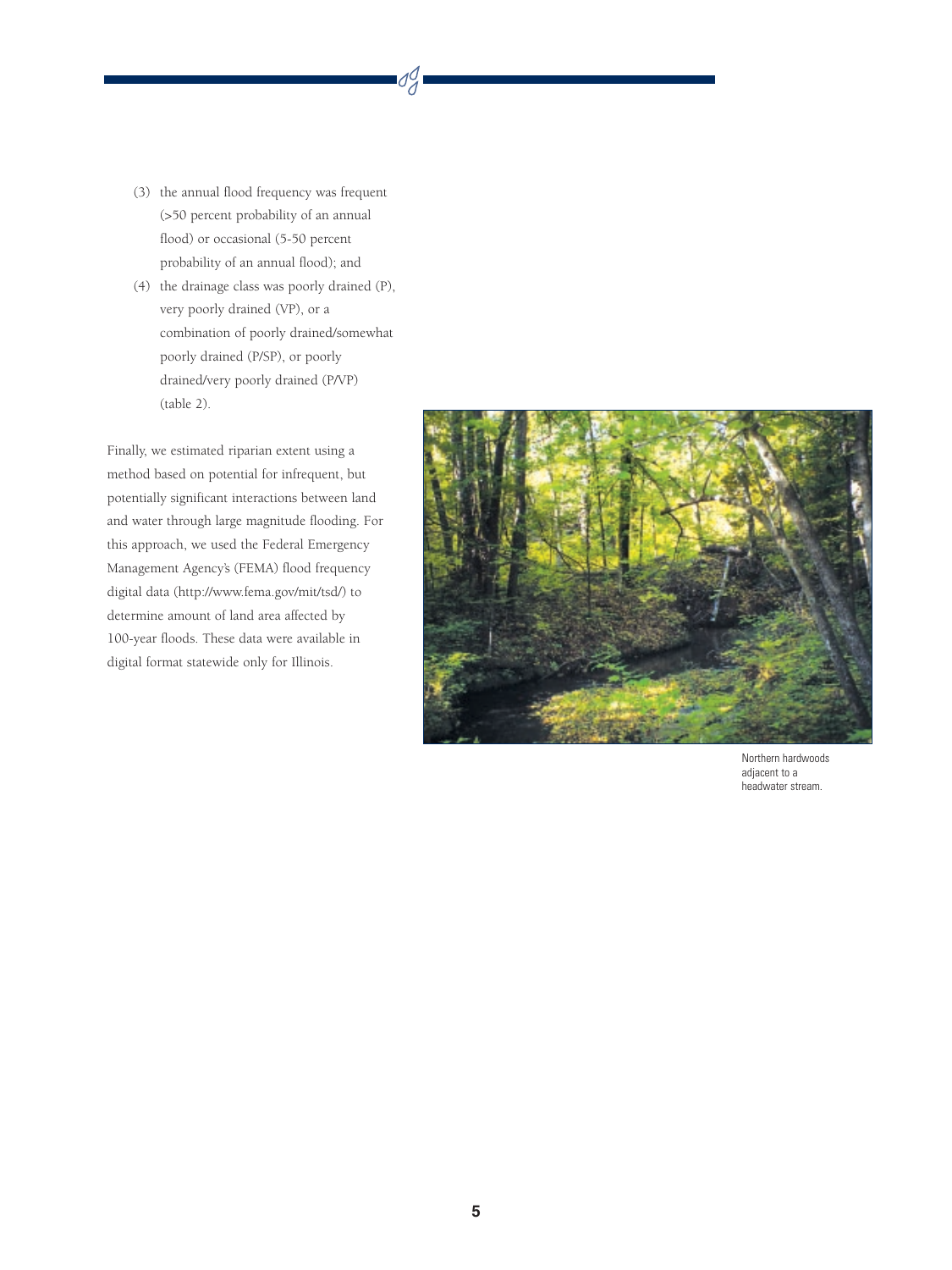#### Table 1.—Hydrologic classes in the STATSGO database

| <b>Hydrology class</b> | <b>Characteristics</b>                                                                                                                |
|------------------------|---------------------------------------------------------------------------------------------------------------------------------------|
| A                      | High infiltration rates. Soils are deep, well drained to<br>excessively drained sands and gravels.                                    |
| B                      | Moderate infiltration rates. Deep and moderately deep.<br>Moderately well and well drained soils with moderately<br>coarse textures.  |
| C                      | Slow infiltration rates. Soils with layers impeding<br>downward movement of water, or soils with moderately<br>fine or fine textures. |
| D                      | Very slow infiltration rates. Soils are clayey, have a high<br>water table, or are shallow to an impervious layer.                    |
| A/D                    | Drained/undrained hydrology class of soils that can be<br>drained and are classified.                                                 |
| B/D                    | Drained/undrained hydrology class of soils that can be<br>drained and are classified.                                                 |
| C/D                    | Drained/undrained hydrology class of soils that can be<br>drained and classified.                                                     |

 $\frac{d}{d}$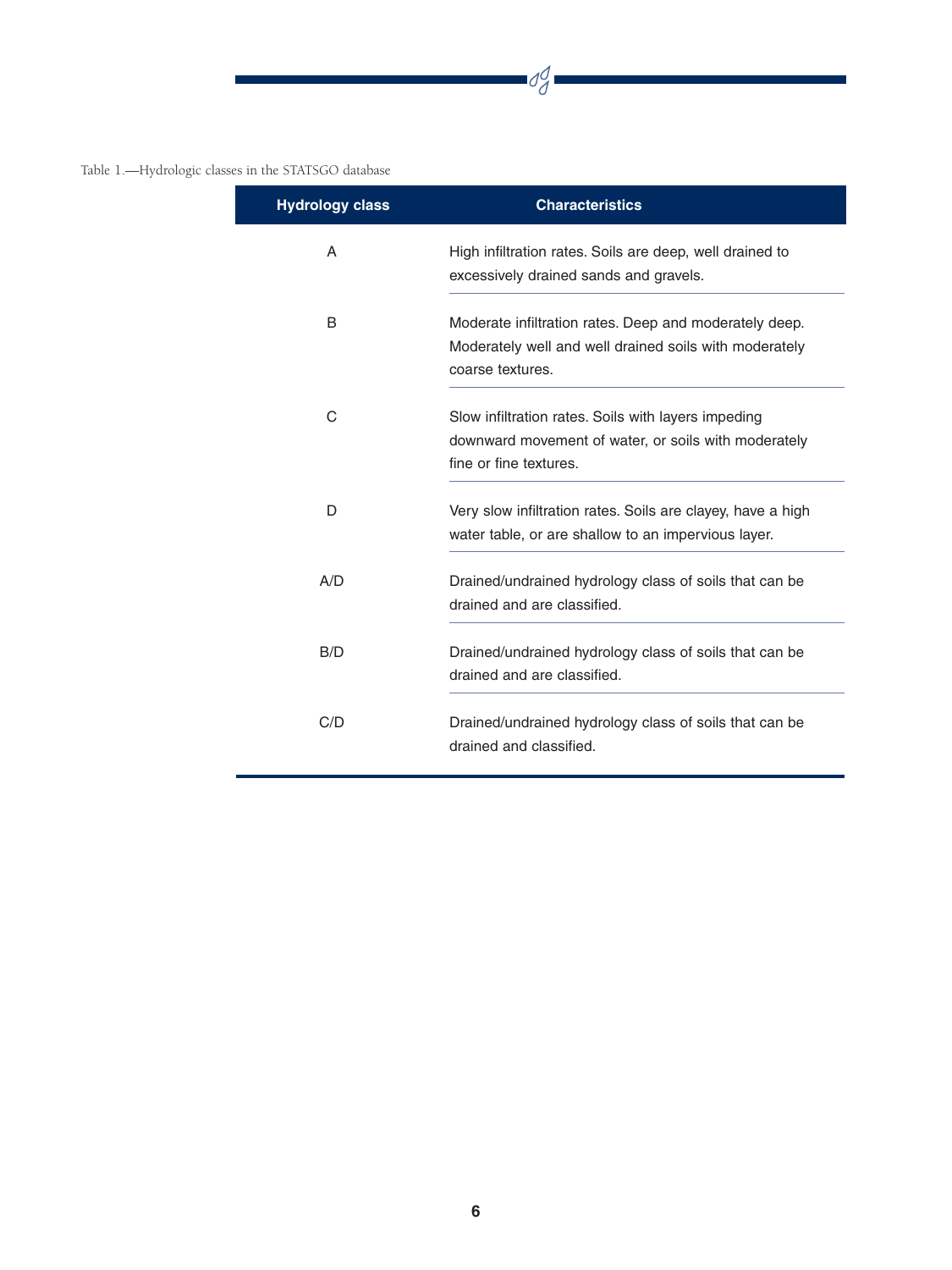Table 2.—Soil drainage classes in the STATSGO database

| Soil drainage class                  | <b>Characteristics</b>                                                                                                               |
|--------------------------------------|--------------------------------------------------------------------------------------------------------------------------------------|
| Excessively drained (E)              | Soils have very high and high hydraulic conductivity<br>and low water holding capacity. Depth to water table is<br>more than 6 feet. |
| Well drained (W)                     | Soils have intermediate water holding capacity. Depth to<br>water table is more than 6 feet.                                         |
| Moderately well<br>drained (MW)      | Soils have a layer of low hydraulic conductivity, wet state<br>high in the profile. Depth to water table is 3 to 6 feet.             |
| Poorly drained (P)                   | Soils may have a saturated zone, a layer of low hydraulic<br>conductivity, or seepage. Depth to water table is less<br>than 1 foot.  |
| Somewhat excessively<br>drained (SE) | Soils have a high hydraulic conductivity and low water<br>holding capacity. Depth to water table is more than 6 feet.                |
| Somewhat poorly<br>drained (SP)      | Soils commonly have a layer with low hydraulic conductivity,<br>wet state high in profile. Depth to water table is 1 to 3 feet.      |
| Very poorly drained (VP)             | Soils are wet to the surface most of the time. Depth to<br>water table is less than 1 foot, or is ponded.                            |

 $\frac{d}{d}$ 

 $\overline{\phantom{a}}$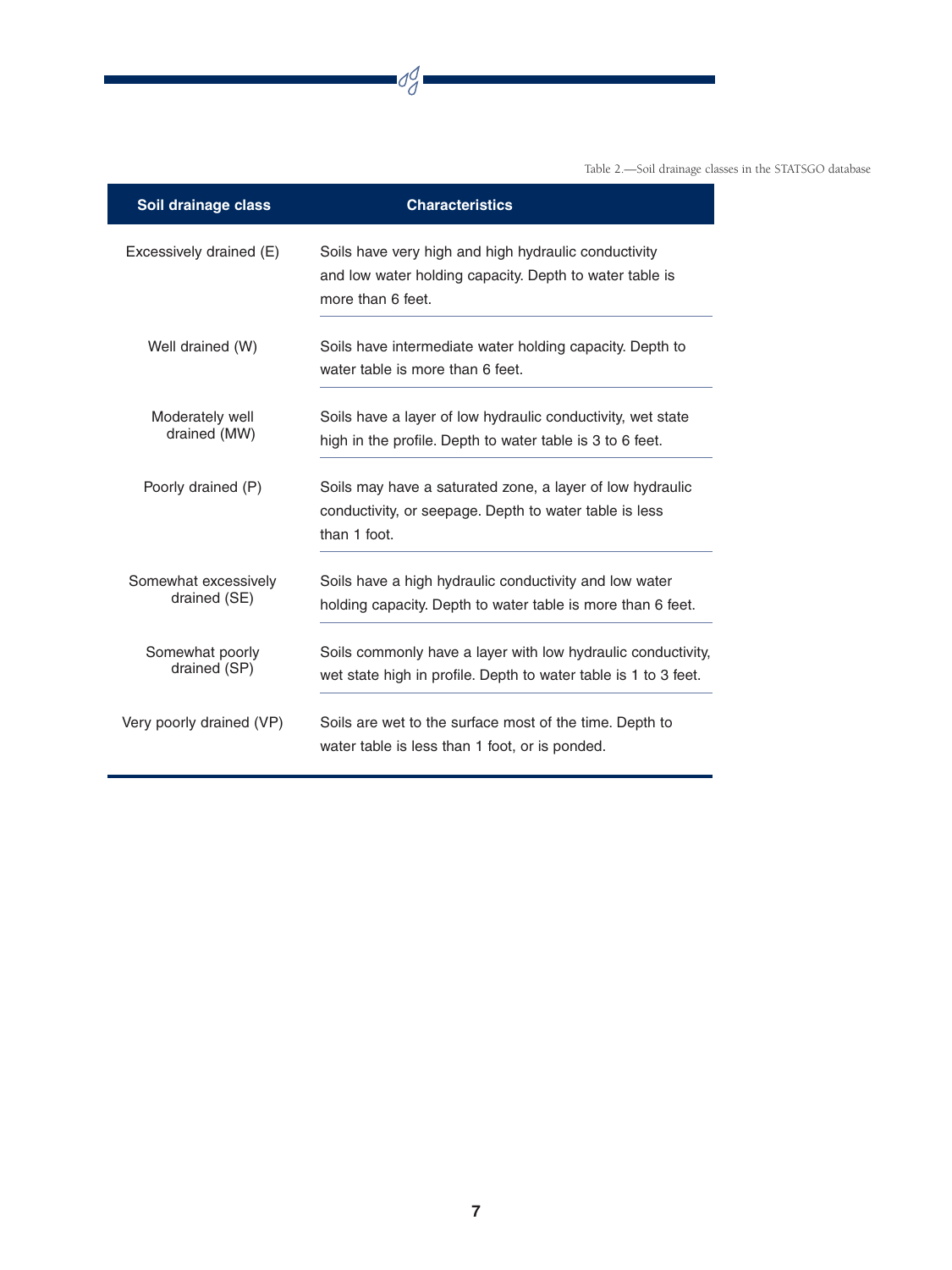#### **Riparian Land Use**

Land use of riparian areas, delineated with 30-m and 60-m buffers, was determined using National Land Cover Data (http://landcover.usgs.gov) for each State. Land cover data are based on 30-m Landsat thematic mapper imagery. There are 19 land cover classes in this classification. We grouped these classes into four broad categories including developed (urban), agricultural, natural/semi-natural, and other (transitional)

(table 3). Land cover data were intersected with riparian areas using LATTICECLIP within ArcGrid (ESRI 1999). The percentage of each land cover class found within delineated riparian areas was summarized for the region and by State and hydrologic type (lake, stream, wetland).

dg

Table 3.—Land cover class from the National Land Cover database used in this analysis

#### **A. Developed**

- 1. Low Intensity Residential
- 2. High Intensity Residential
- 3. Commercial/Industrial/Transportation
- 4. Quarries/Strip Mines/Gravel Pits
- 5. Urban/Recreational Grasses

#### **B. Natural/Semi-natural**

- 6. Deciduous Forest
- 7. Evergreen Forest
- 8. Mixed Forest
- 9. Grasslands/Herbaceous
- 10. Shrubland
- 11. Bare Rock/Sand/Clay
- 12. Woody Wetlands
- 13. Emergent Herbaceous Wetlands

#### **C. Agriculture**

- 14. Orchards/Vineyards/Other
- 15. Pasture/Hay
- 16. Row Crops
- 17. Small Grains
- 18. Fallow

#### **D. Other**

19. Transitional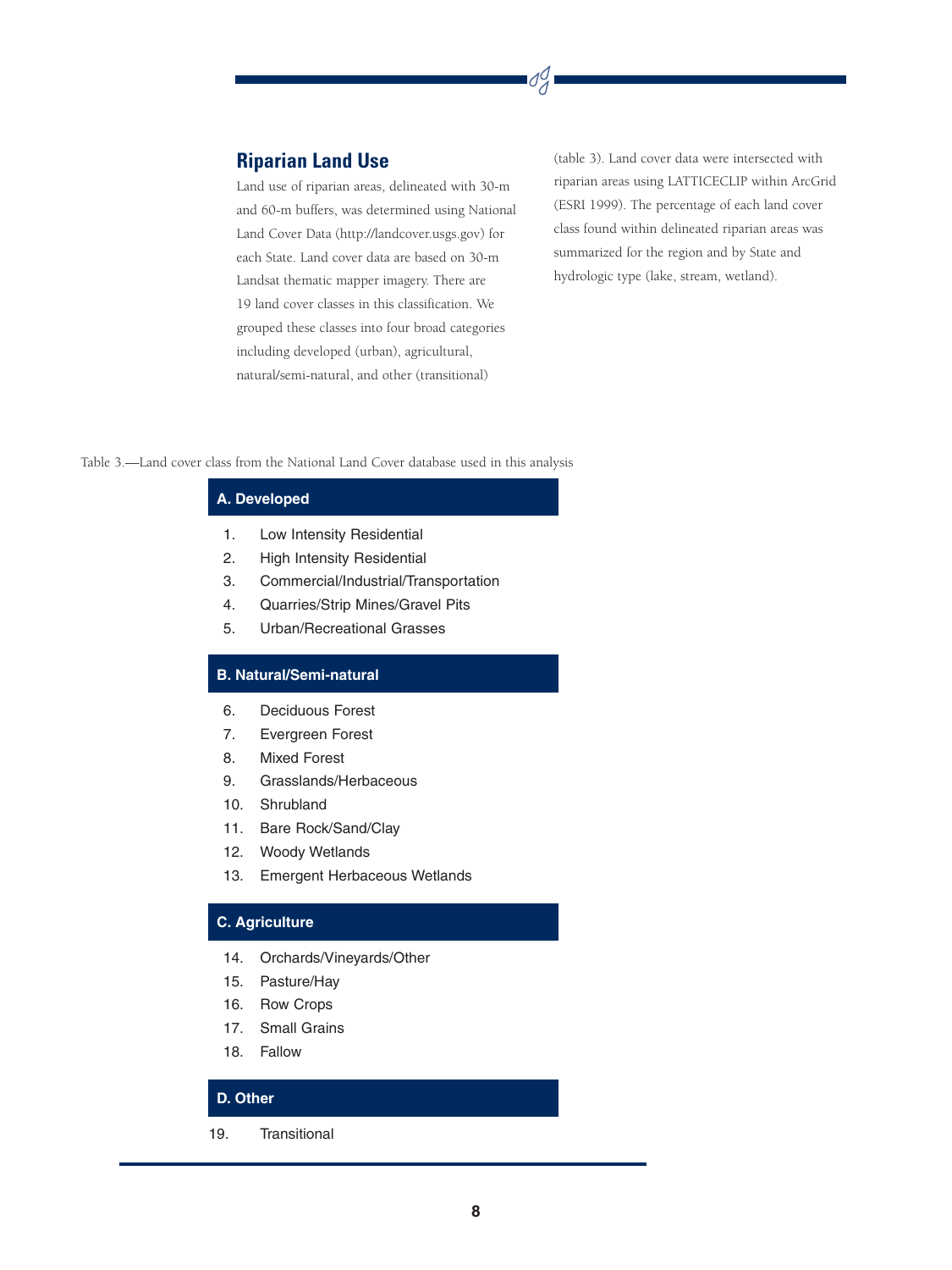## **Caveats and Limitations**

A number of caveat and limitations associated with our data and procedures may influence estimates, restrict accuracy, and argue for caution in interpretation of the results. First, complete hydrologic data were not available for each State. Specifically, we lacked digital lake data for Illinois, Iowa, and Indiana and wetland data for Illinois, Iowa, and Missouri. These omissions resulted in an underestimate of riparian resources for these States. Fortunately, wetlands and lakes are of relatively lesser geographic importance in these States, compared to the northern Lake States of Michigan, Wisconsin, and Minnesota (figure 3). As such, omission of lake and wetland data for these States may not grossly underestimate total extent of riparian area in the region. Second, there is inconsistency in the extent to which intermittent streams are accounted for in each State. Michigan, Wisconsin, and Minnesota stream layers include intermittent streams, either separately or included with perennial streams. We were unable to determine whether intermittent streams are included in the stream hydrography layer for Illinois, Missouri, Iowa, and Indiana. As such, it is possible that riparian areas for the latter States are underestimated. Moreover, intermittent streams are notoriously underrepresented on USGS quad maps because of the difficulty in interpreting these

systems on air photography, particularly in forest settings. As such, stream hydrolayers for all States, even those that specifically identify intermittent channels, likely grossly underestimate these systems. All of the above caveats likely result in an underestimate of total riparian resources in each State and the region as a whole. On the other hand, overlap in riparian buffers among stream, river, and wetland riparian coverages can potentially inflate estimates of riparian area in some States. We did not determine how much overlap occurred, but it likely is only an issue in States where both streams and large wetlands are extensive, including

Minnesota, Michigan, and Wisconsin. Finally, our wetland data layers were not restricted to openwater wetlands, as in some assessments (Minnesota Department of Natural Resources 2001). We also included marshes, swamps, and bogs. As such, our estimates of riparian area around wetlands will be higher than estimates that are restricted to open-water wetlands.



Shown above is a black ash forest along a small stream.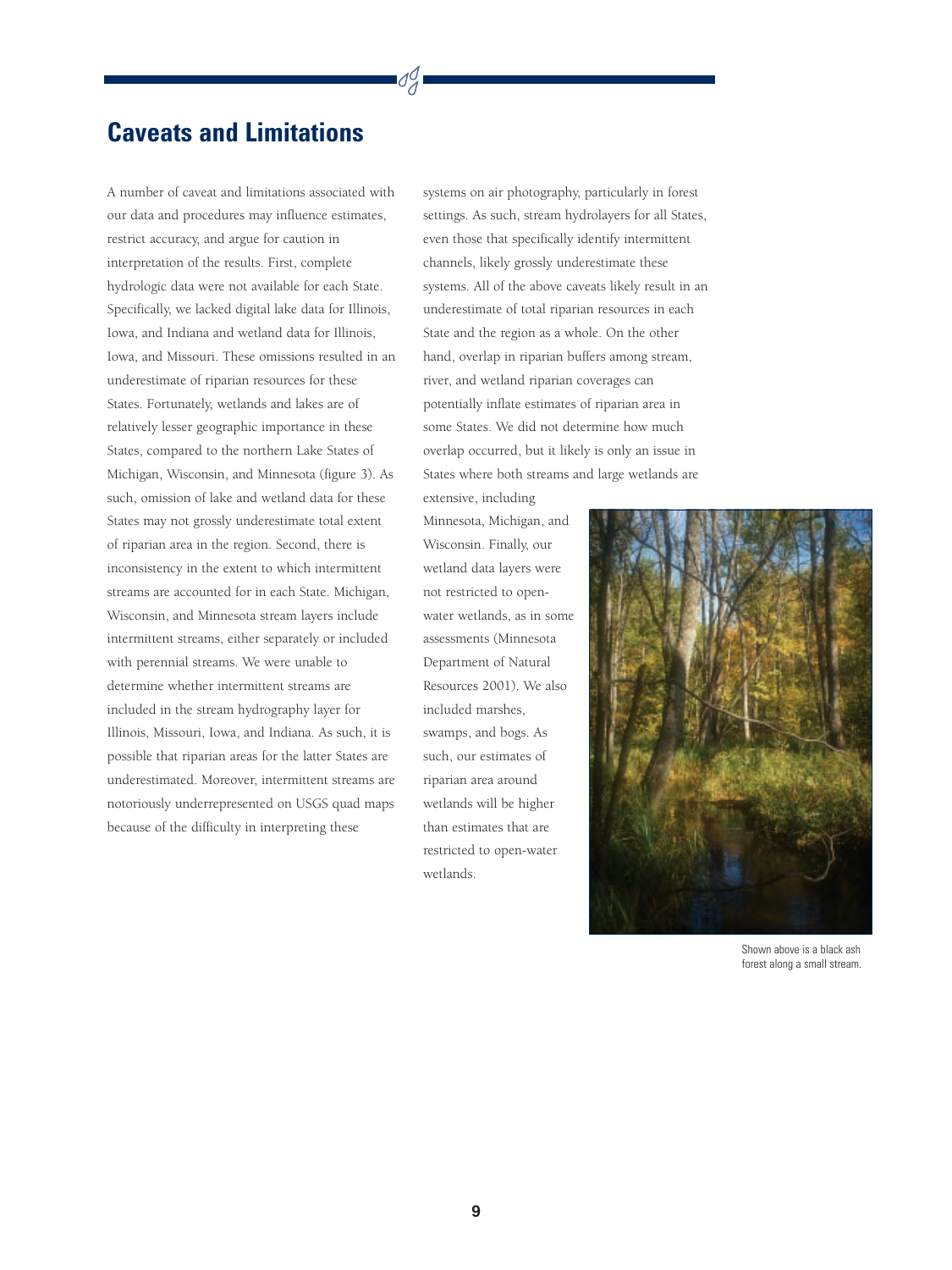Figure 3.—Area of surface water (blue bars) and wetlands (red bars), in thousands of hectares, for each State in the Midwest Region. Source: 1997 U.S. Department of Agriculture Natural Resource Conservation Service, National Forest Inventory (www.nrcs.usda.gov). Wetland area includes only wetlands and deepwater habitats on non-Federal land.



 $\frac{d}{d}$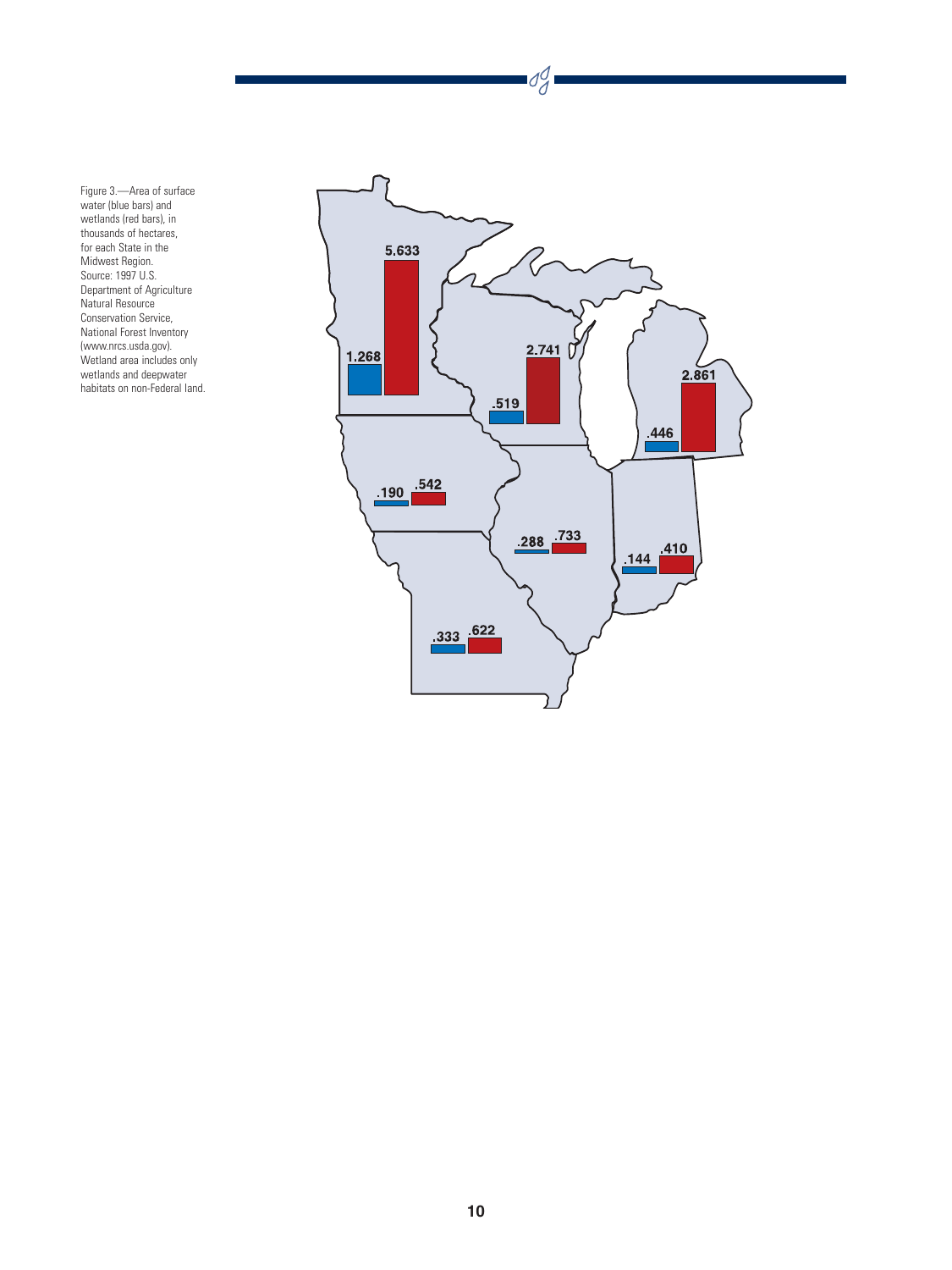## **Amount of Riparian Area in the Midwest Region**

#### **A Fixed-Width Buffer Approach**

We estimate that riparian areas cover at least 8.9 million hectares (based on 30-m buffers) to 13.2 million hectares (60-m buffer) in the seven States, or approximately 8.5 to 12.6 percent of total land area in the region (figure 4). The estimate does not double from 30-m to 60-m buffers because of increased overlap between adjacent water bodies as buffer width increases.

Amount of riparian area varies widely among States, ranging from 4.7 million hectares in Minnesota to 0.3 million hectares in Iowa (based on a 60-m buffer; figure 5). Approximately 77 percent of the regional total occurs in Minnesota, Wisconsin, and Michigan (figure 6). We estimate that up to 17 to 23 percent (based on a 60-m buffer) of the land base in these States is riparian, compared to 2 to 20 percent in Missouri, Iowa, Indiana, and Illinois (figure 7). Estimates of riparian land areas for some States (MN, WI, MI, IN) do not double between 30-m and 60-m buffers; these States included wetland data layers. States that lacked wetland data (IL, MO, IA) had approximately double the land area in 60-m riparian buffers as in 30-m buffers. This indicates that overlap among adjacent wetlands, as buffer width increases, largely drives the nonlinear relationship between buffer width and riparian land area at the regional scale.

Our assessment of riparian extent in the region must be interpreted with caution, because we rely on data and procedural assumptions that decrease accuracy or alter estimates, relative to other assessments. Two assumptions likely lead to an underestimate of total riparian resources in some States and in the region, while a third likely overestimates riparian resources in some States.

The lack of digital hydrologic data on wetlands and lakes for some States (see Approach) and the generally poor inventories of intermittent streams in most States result in underestimates of total riparian area in individual States and the region. Conversely, an undetermined amount of overlap among data layers, particularly stream and wetland data layers in States where both of these resources are abundant, may inflate the total extent of

**…our estimates of amount of riparian area for individual States may differ from other assessments due to differences in scale of data layers, definitions of land area, and types of water bodies and wetlands included in the survey.**

riparian area for these States and the region. Finally, our estimates of amount of riparian area for individual States may differ from other assessments due to differences in scale of data layers, definitions of land area, and types of water bodies and wetlands included in the survey. For example, using a 60-m buffer, others have estimated the total amount of riparian area in Minnesota at 3.1 million hectares (Minnesota Department of Natural Resources 2001), 34 percent below our estimate of 4.7 million hectares for the State. The difference is likely due to wetland types in our definition, not just open-water wetlands, as in the other survey.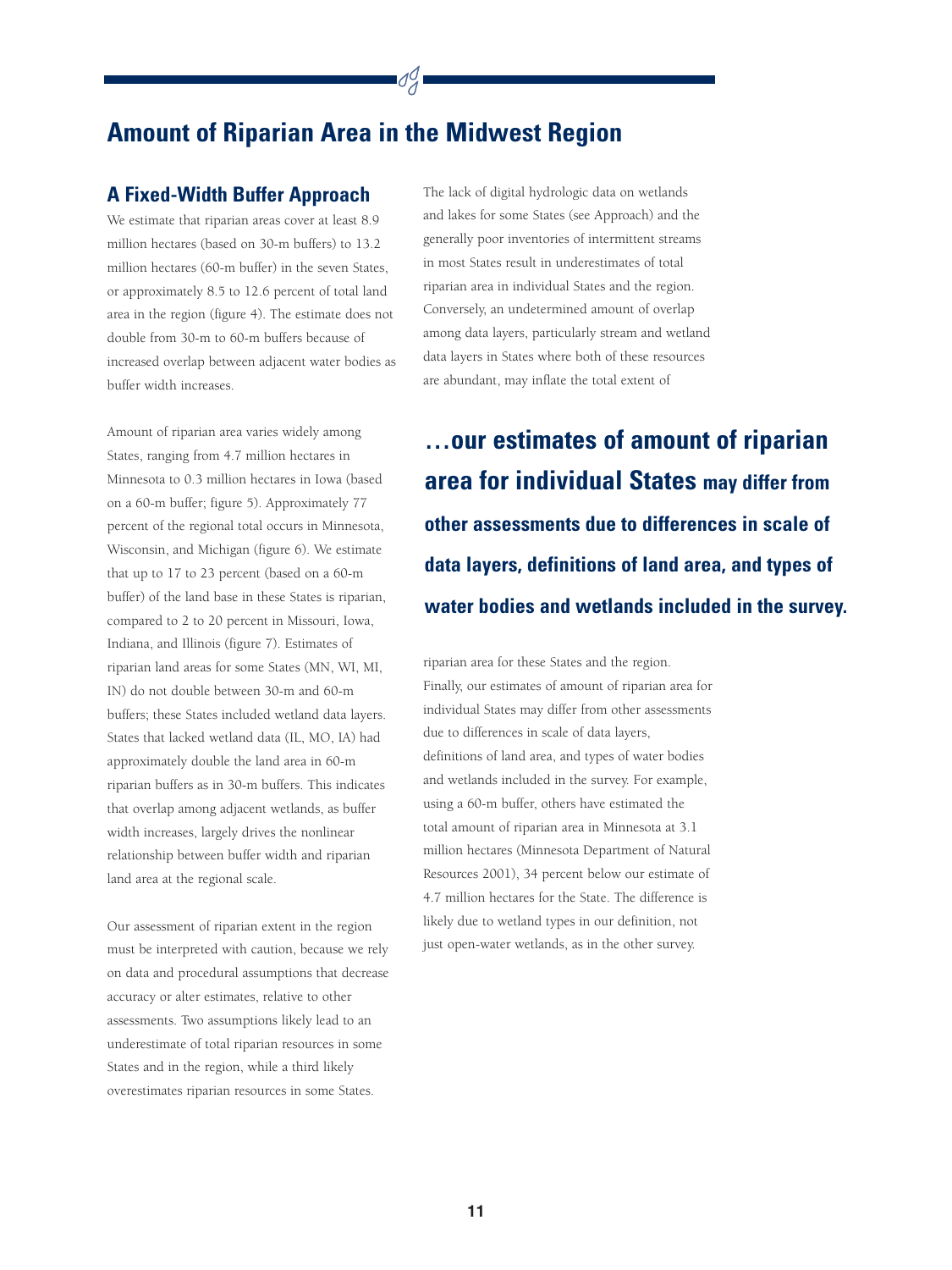Figure 4.—Cumulative land area and cumulative riparian area, based on 30-m and 60-m buffers, respectively, for the Midwest Region.



 $d_d$ 

Figure 5.—Total land area (blue bars) and riparian land area, based on 30-m (red bars) and 60-m (yellow bars) buffers, for each State in the Midwest Region. Values are thousands of hectares.

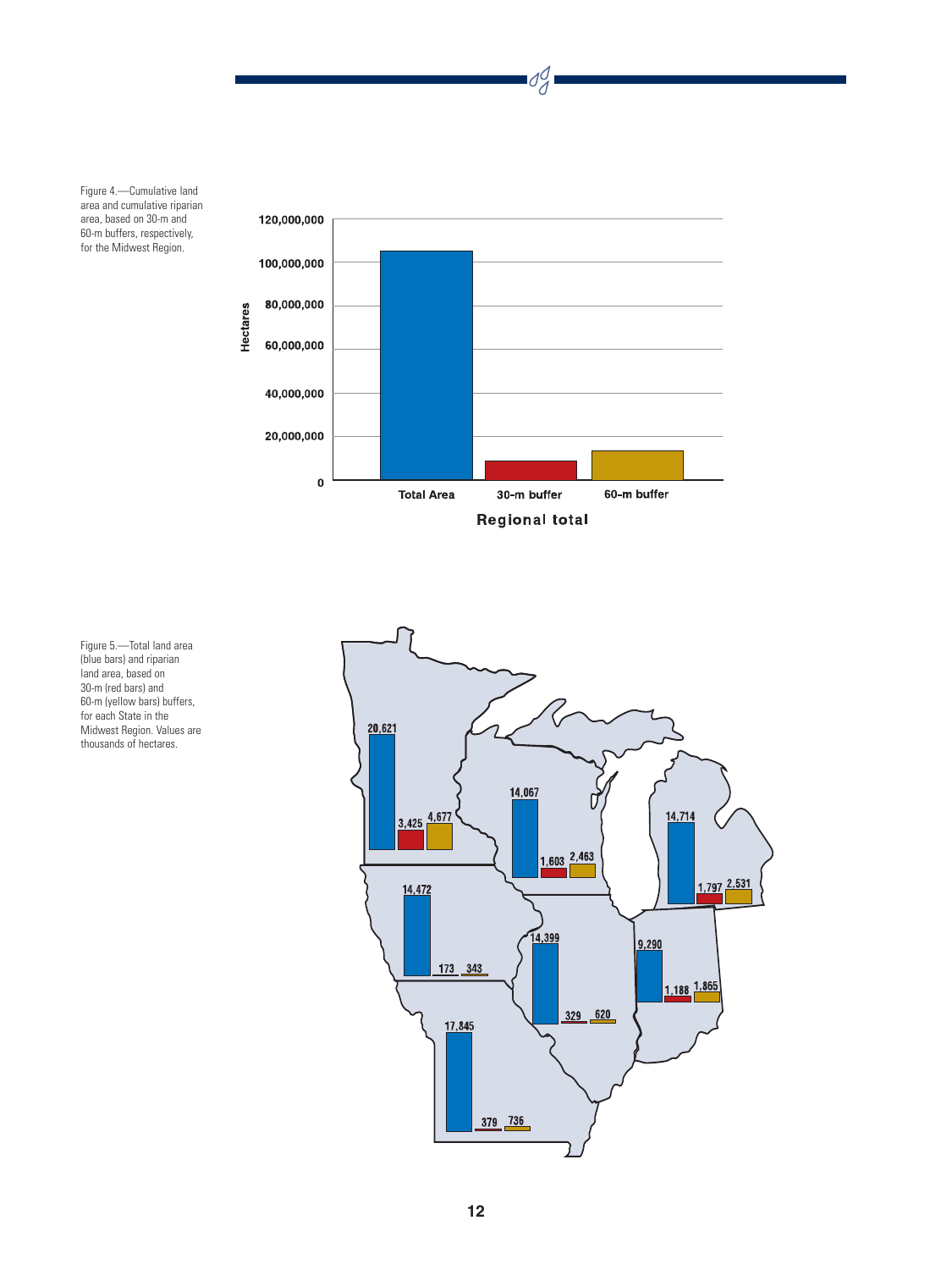

Figure 6.—Percent contribution by State to total riparian area in the Midwest Region based on 30-m (blue bars) and 60-m (red bars) buffers, respectively.

Figure 7.—Percent riparian area by State in the Midwest Region. Blue slices represent percent of total land area that is riparian in a State, based on 60-m buffer around all water bodies.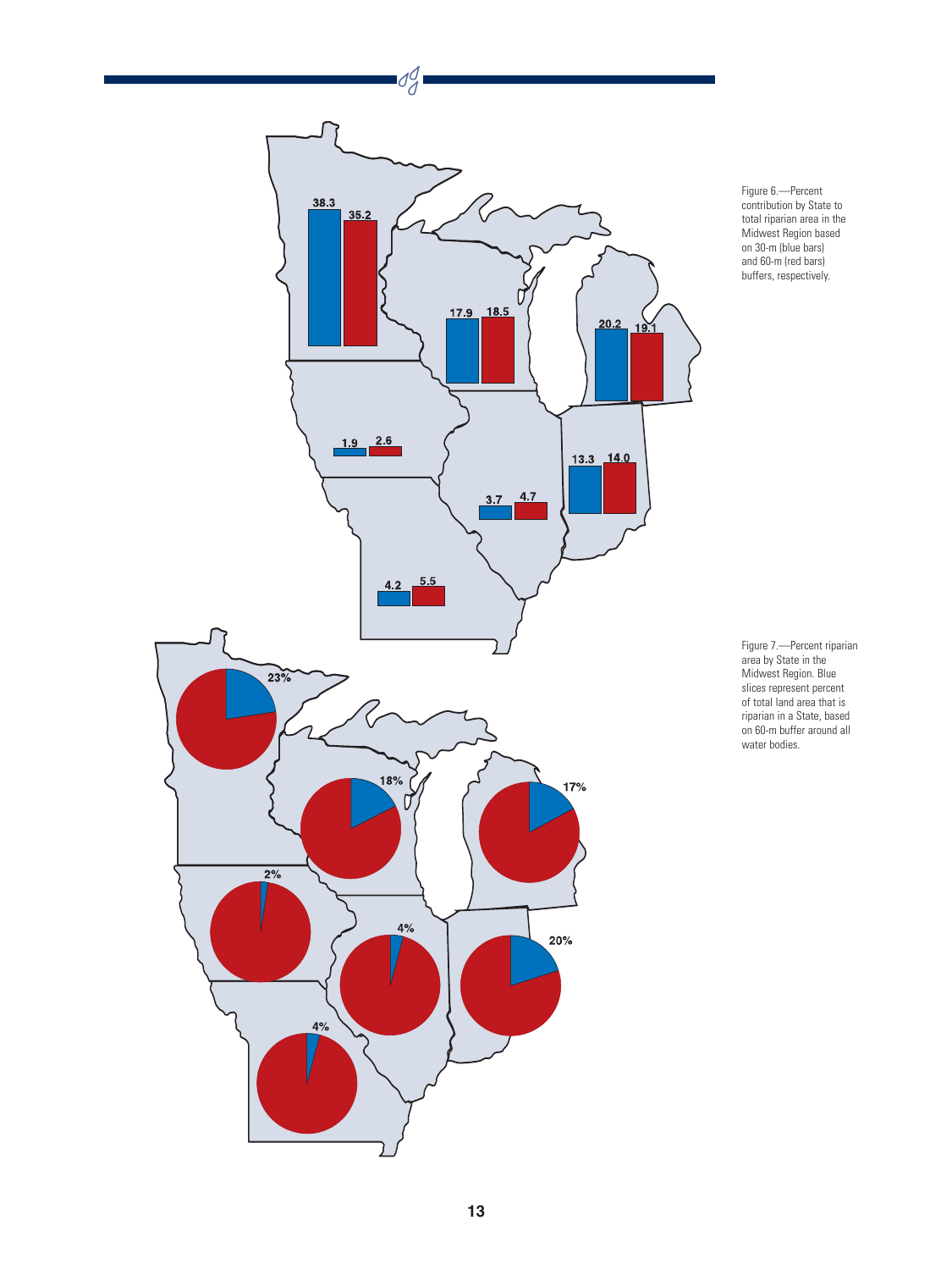## **Alternative Delineation: Hydric Soil and Flood Probability Indicators**

We sought to contrast estimates of riparian area extent based on fixed-width buffers with alternative approaches to delineation, including one that was more restrictive (i.e., equating riparian areas with wetlands and floodplains) and one that was functionally based (e.g., land area influenced by infrequent, ecosystem-altering floods). The alternative approaches we used included (1) riparian delineation using hydric soil indicators and (2) delineation based on 100-year flood probability data. Both were derived from readily available, although not geographically complete, digital data sources. Estimates based on these approaches are provided simply as points of comparison with the buffer-based approach. We make no claims as to their accuracy in reflecting actual riparian extent.



Open-water wetland in an urbanized area.

Assessment of riparian area based on hydric soil characteristics generally differs greatly from results based on the fixed-width buffer analysis (table 4). For three States (MN, WI, IN), the restrictive delineation underestimates the amount of riparian area by an order of magnitude, compared to 30-m or 60-m fixed-width buffers. Conversely, for Iowa, this approach increases the riparian estimate by an order of magnitude (table 4), perhaps because the buffer analysis omitted wetland data for this State, while the soil-based approach included wetlands by definition. For Missouri, riparian area estimates based on hydric soil conditions and the 60-m buffer were nearly identical, while the soil estimate for Illinois fell midway between the 30-m and 60-m buffer estimates (table 4).

Probability data for 100-year floods were available statewide in digital format only for Illinois. Our estimate of riparian area using this approach reflects a longer term perspective to land-water interactions. This longer term perspective is not without precedent. Research in other regions has demonstrated that infrequent, large magnitude floods can have important ecosystem-altering effects outside of a floodplain, including extensive vegetation mortality (Michener *et al.* 1998, Palik 1999). Using these data, we estimated Illinois riparian area at nearly 1.6 million hectares, substantially higher than either soil or buffer estimates (table 4).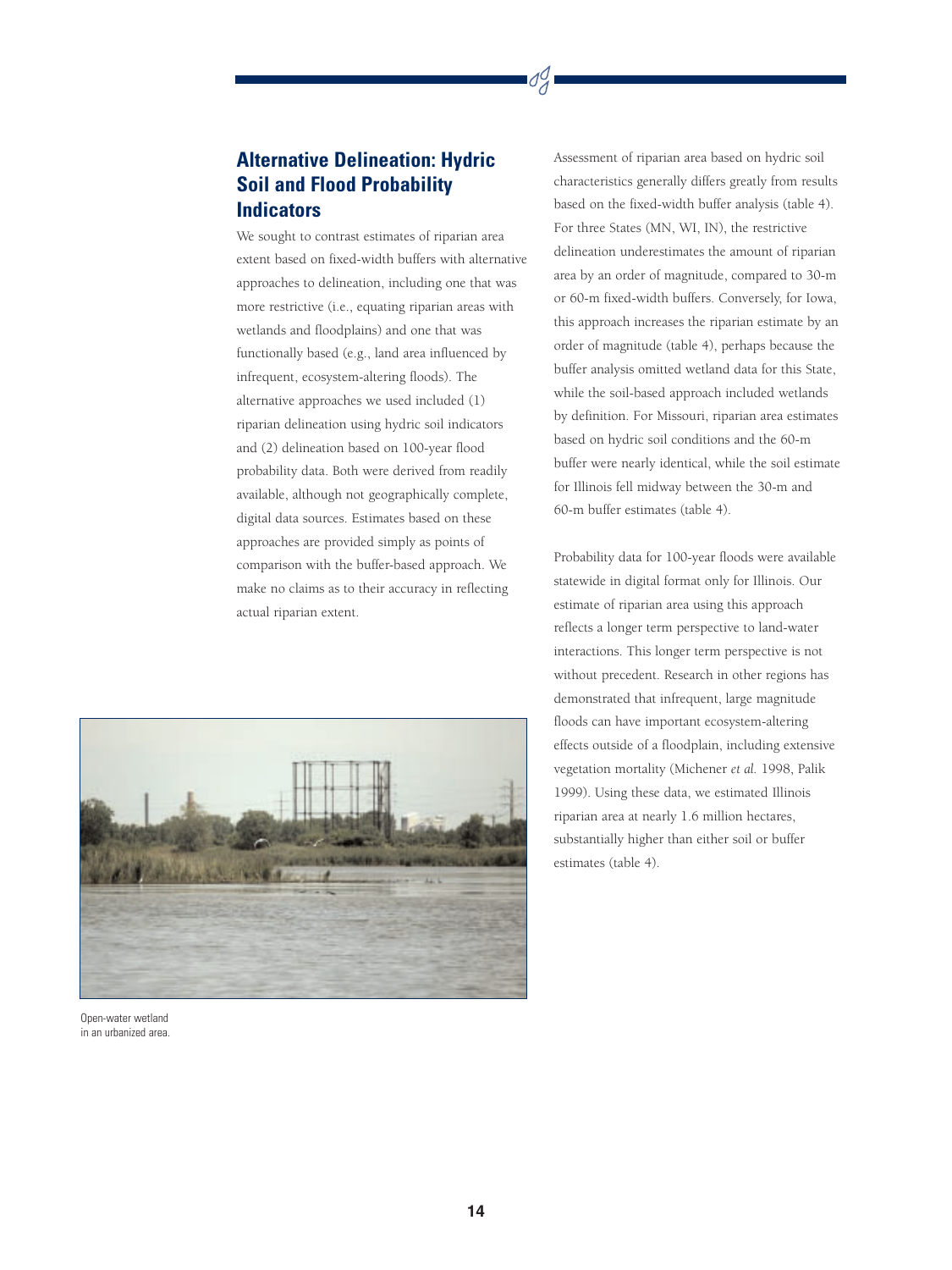|--|

| <b>State</b>    | <b>Soil</b> | 30-m buffer | 60-m buffer | <b>FEMA flood rating</b> |
|-----------------|-------------|-------------|-------------|--------------------------|
|                 |             |             |             |                          |
| Minnesota       | 429,807     | 3,424,776   | 4,677,041   |                          |
| lowa            | 1,193,446   | 173,154     | 342,825     |                          |
| <b>Illinois</b> | 497,655     | 329,082     | 619,940     | 1,583,303                |
| Wisconsin       | 265,374     | 1,602,854   | 2,462,914   |                          |
| Indiana         | 314,009     | 1,188,386   | 1,864,936   |                          |
| Missouri        | 729,121     | 378,821     | 736,338     |                          |
| Michigan        |             | 1,796,911   | 2,531,346   |                          |

Table 4.—Riparian area (hectares) based on soil characteristics, fixed-width buffers, and flood indicators

1 Soil data incomplete for Michigan.

2 Available only for Illinois.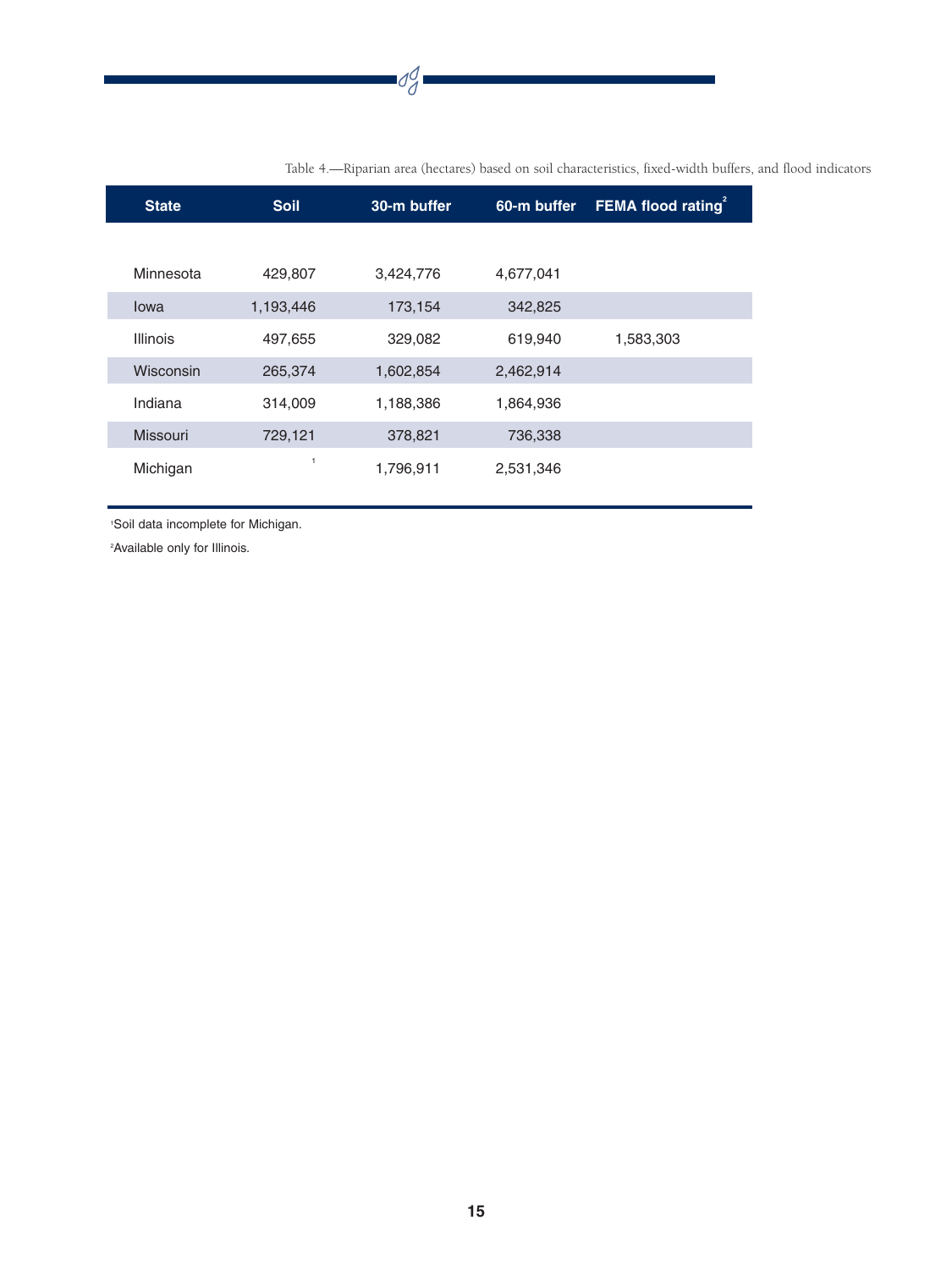# **Types of Riparian Areas in the Midwest Region**

dg

Regionally, about 48 percent of total riparian lands (based on the mean of 30-m and 60-m buffers) are associated with wetlands, while 36 percent are associated with streams and rivers and 16 percent with lakes (table 5). But the results must be interpreted with caution, because several States (IL, IA, IN, MO) did not have lake or wetland hydrology data available. Consequently, stream riparian areas in these States are overrepresented as a percent of total riparian area. On the other hand,

wetlands and lakes in these States are much less extensive than in the northern Lake States (MI, WI, MN; figure 3). Consequently, the lack of accounting for wetlands or lakes in some States may not overly bias our regional results. Moreover, a full accounting of wetlands in all States would only serve to emphasize that most riparian areas in the region are associated wetlands, rather than streams and rivers.

#### Table 5.—Riparian area (hectares) by type in the seven midwestern States based on 30-m and 60-m buffers

|                 |               | 30-m buffer    |           |               | 60-m buffer    |           |  |  |
|-----------------|---------------|----------------|-----------|---------------|----------------|-----------|--|--|
| <b>State</b>    | <b>Stream</b> | <b>Wetland</b> | Lake      | <b>Stream</b> | <b>Wetland</b> | Lake      |  |  |
| Minnesota       | 601,543       | 2,646,383      | 176,850   | 1,401,850     | 2,928,551      | 346,640   |  |  |
| lowa            | 173,154       | na             | na        | 342,825       | na             | na        |  |  |
| <b>Illinois</b> | 329,082       | na             | na        | 619,940       | na             | na        |  |  |
| Wisconsin       | 425,979       |                | 1,176,876 | 1,062,882     | 1              | 1,400,032 |  |  |
| Indiana         | 277,336       | 911,050        | na        | 557,613       | 1,307,323      | na        |  |  |
| <b>Missouri</b> | 318,945       | na             | 59,875    | 641,624       | na             | 94,714    |  |  |
| Michigan        | 494,400       | 1,232,540      | 69,971    | 988,800       | 1,409,641      | 132,904   |  |  |
| Total           | 2,620,439     | 4,789,973      | 1,483,572 | 5,615,534     | 5,646,515      | 1,974,291 |  |  |
| Percent         | 29.5          | 53.9           | 16.7      | 42.4          | 42.7           | 14.9      |  |  |

1 Lake and wetland data combined for Wisconsin.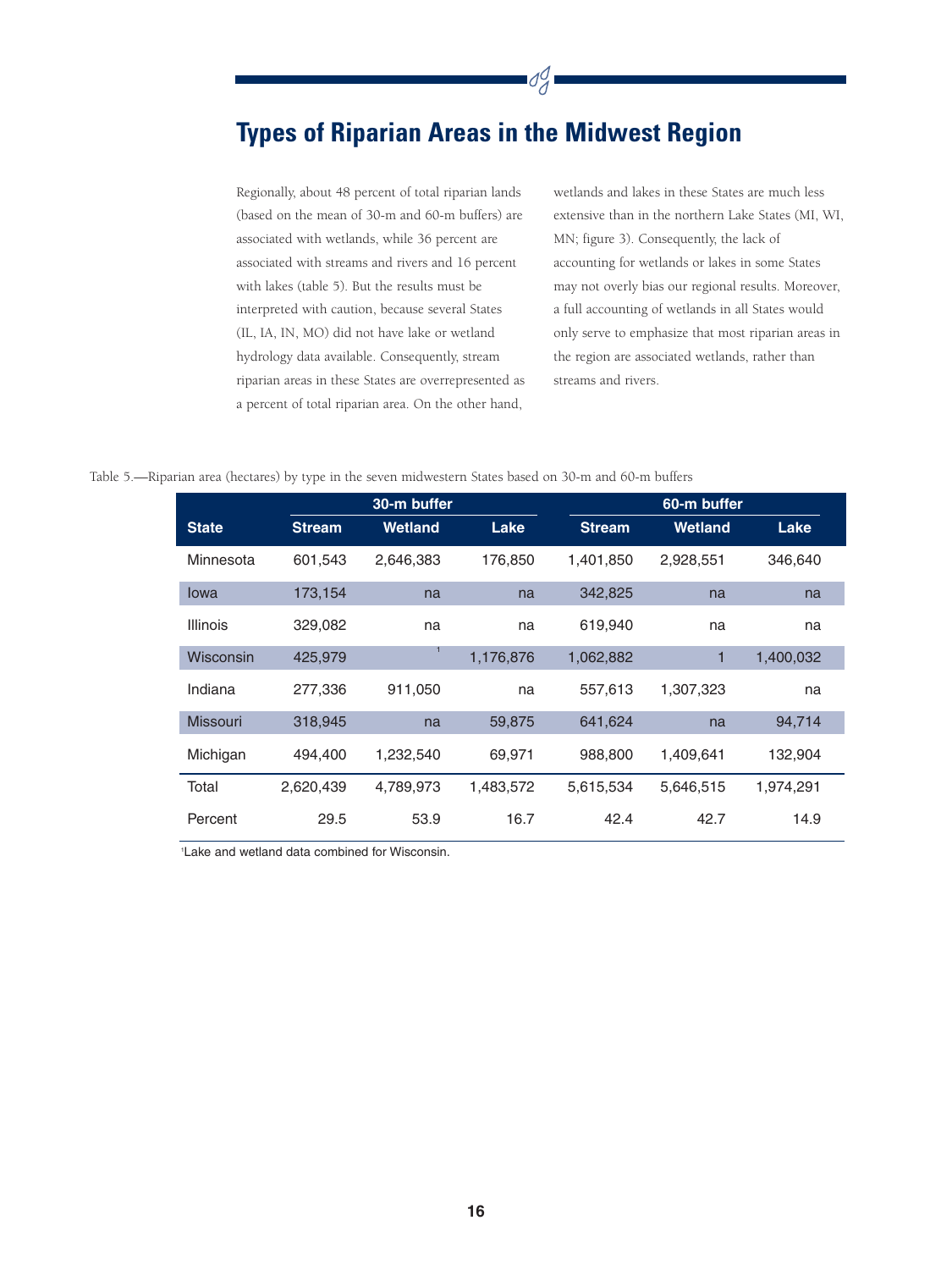## **Land Use of Riparian Areas in the Midwest Region**

Riparian lands in the Midwest support 18 of 19 possible land cover classes (table 6). According to our analysis, fallow lands were nonexistent in riparian areas of the region and thus are not included in the agricultural category. We grouped 17 classes into three broad categories including developed, natural/semi-natural, and agriculture (table 6). The 18th class, transitional land cover, was rare in the region (table 6) and was excluded from further consideration.

Based on our groupings, approximately 72 percent of midwestern riparian areas support natural or semi-natural land cover, including forest, emergent wetland vegetation, natural grassland, or shrubland (figure 8). Within the natural/semi-natural grouping, forest (deciduous, evergreen, mixed, and woody wetland) is the predominant land cover in all States. Another 26 percent of riparian area in the region has been converted to agriculture, while 1.4 percent has been converted to developed (urban/suburban) land uses (figure 8).

There is large variation in riparian land cover among the seven midwestern States (table 6, figure 9). The northern Lake States (MN, WI, MI) contain the greatest amounts of natural/semi-natural riparian areas (73-81 percent, based on 60-m buffers), compared to the Farm Belt States (IA, IN, IL, MO; 38-55 percent). Conversely, the latter States have a much higher percentage of agricultural conversion of riparian areas (43-58 percent), compared to Minnesota, Wisconsin, and Michigan (18-26 percent).

Developed land cover in riparian areas is higher in the Farm Belt States (2-4 percent) than the northern Lake States (1 percent), but still low

overall (table 6, figure 9). Even Illinois, arguably the most urbanized State in the region, has only 3 percent of riparian lands in the developed class (figure 9).

Data interpretation and definitions will affect estimates of riparian land use within individual States. Again, using Minnesota as our example, we found much less agricultural conversion in riparian areas (20 percent, based on a 60-m buffer) than in a similar assessment (50 percent; Minnesota Department of Natural Resources 2001).

# **…approximately 72 percent of midwestern riparian areas support natural or semi-natural land cover, including forest, emergent wetland vegetation, natural grassland, or shrubland.**

Conversely, we found much more woody wetland vegetation (45 percent) in riparian buffers than did the earlier assessment (11 percent). Our inclusion of all wetland types, not just open-water wetlands, likely accounts for these differences. Not only did our estimate include a greater amount of riparian area associated with wetlands, but also swamps, marshes, and bogs are more likely to be associated with wetland forest around their periphery than with agricultural land.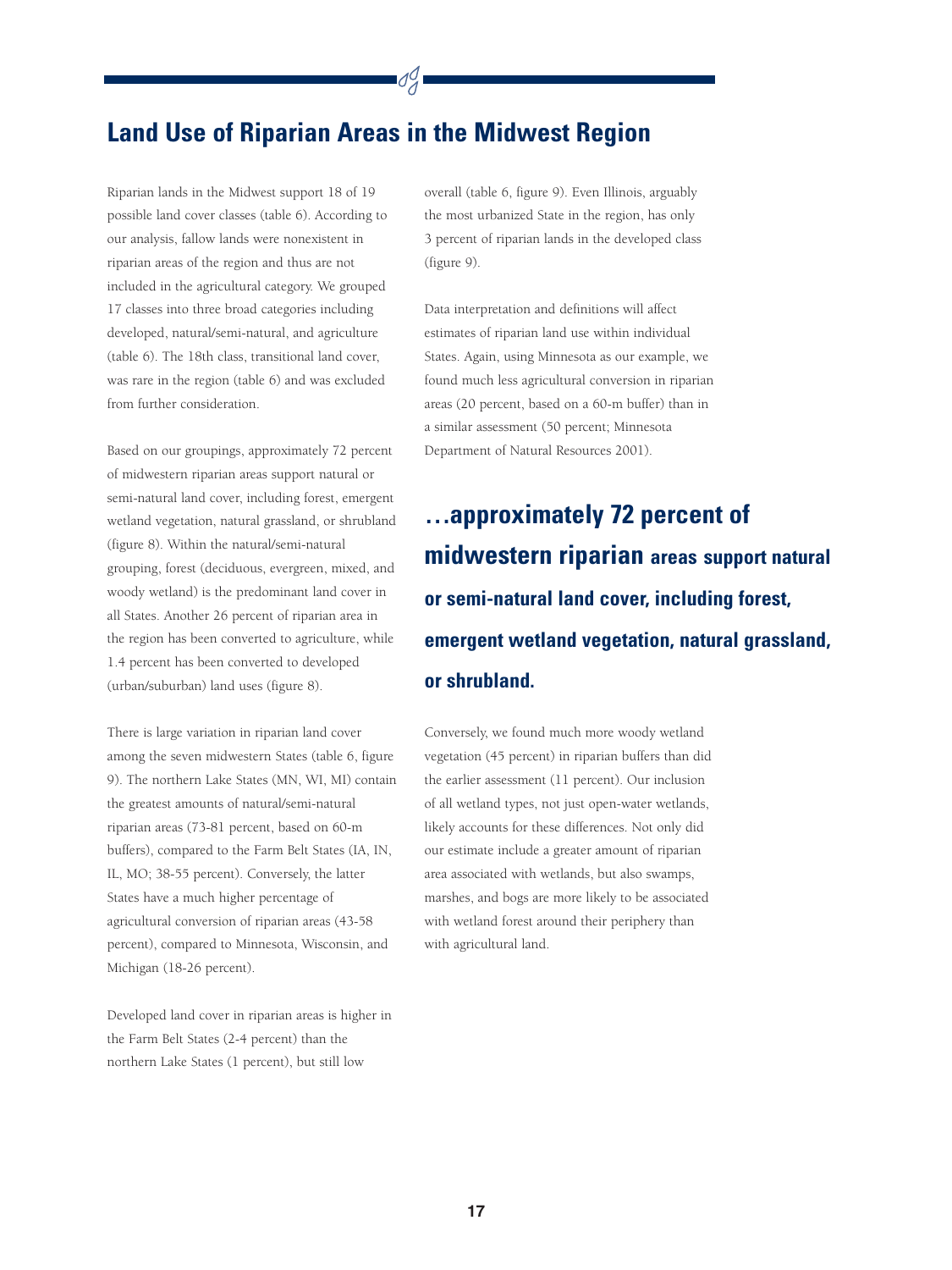

|                                          | <b>State</b> |                                       |                     |                               |                           |                             |  |
|------------------------------------------|--------------|---------------------------------------|---------------------|-------------------------------|---------------------------|-----------------------------|--|
| <b>Land use</b>                          |              | <b>Minnesota</b><br>lowa              |                     |                               | <b>Illinois</b>           |                             |  |
|                                          | $30-m$       | <b>Buffer width</b><br>60-m<br>$30-m$ |                     | <b>Buffer width</b><br>$60-m$ | $30-m$                    | <b>Buffer width</b><br>60-m |  |
| <b>Developed</b>                         |              |                                       |                     |                               |                           |                             |  |
|                                          | 4,028        | 9,681                                 | 980                 | 2,037                         | 3,619                     | 7,096                       |  |
| Low Intensity Residential                |              |                                       |                     |                               |                           |                             |  |
| <b>High Intensity Residential</b>        | 1,261        | 2,776                                 | 169                 | 386                           | 1,150                     | 2,405                       |  |
| Commercial/Industrial/<br>Transportation | 7,718        | 15,151                                | 4,203               | 7,219                         | 2,807                     | 5,345                       |  |
| Quarries/Strip Mines/Gravel Pits         | 2,926        | 4,545                                 | 108                 | 213                           | 400                       | 691                         |  |
| <b>Urban/Recreational Grasses</b>        | 2,299        | 4,950                                 | 310                 | 771                           | 2,992                     | 6,016                       |  |
| Natural/Semi-natural                     |              |                                       |                     |                               |                           |                             |  |
| <b>Deciduous Forest</b>                  | 315,589      | 548,262                               | 49,061              | 86,762                        | 82,253                    | 154,340                     |  |
| Evergreen Forest                         | 103,099      | 158,642                               | 217                 | 381                           | 6,925                     | 10,863                      |  |
| <b>Mixed Forest</b>                      | 100,839      | 166,127                               | 529                 | 973                           | 3,876                     | 6,766                       |  |
| Grasslands/Herbaceaous                   | 711          | 1,191                                 | 6,585               | 13,555                        | 3,577                     | 6,989                       |  |
| Shrubland                                | 23,456       | 30,885                                | $\mathbf 0$         | 0                             | 51                        | 94                          |  |
| Bare Rock/Sand/Clay                      | 69           | 172                                   | 813                 | 1,028                         | 313                       | 540                         |  |
| <b>Woody Wetlands</b>                    | 1,882,200    | 2,112,904                             | 22,575              | 37,536                        | 64,536                    | 104,339                     |  |
| Emergent Herbaceaous Wetlands 559,805    |              | 694,038                               | 7,588               | 12,182                        | 13,084                    | 17,187                      |  |
| <b>Agriculture</b>                       |              |                                       |                     |                               |                           |                             |  |
| Orchards/Vineyards/Other                 | $\mathsf 0$  | $\mathbf 0$                           | $\mathbf 0$         | $\mathsf{O}\xspace$           | $6\phantom{1}6$           | 15                          |  |
| Pasture/Hay                              | 154,479      | 307,327                               | 25,935              | 54,669                        | 60,109                    | 121,996                     |  |
| Row Crops                                | 238,578      | 572,474                               | 52,995              | 122,551                       | 82,879                    | 174,013                     |  |
| <b>Small Grains</b>                      | 17,211       | 32,996                                | 1,086               | 2,561                         | 501                       | 1,235                       |  |
| <b>Other</b>                             |              |                                       |                     |                               |                           |                             |  |
| Transitional                             | 10,507       | 14,921                                | $\mathsf{O}\xspace$ | $\mathsf{O}\xspace$           | $\ensuremath{\mathsf{3}}$ | 10                          |  |

Table 6.—Riparian area (hectares) of the seven midwestern States in different land use/land cover classes See table 3 for complete land cover descriptors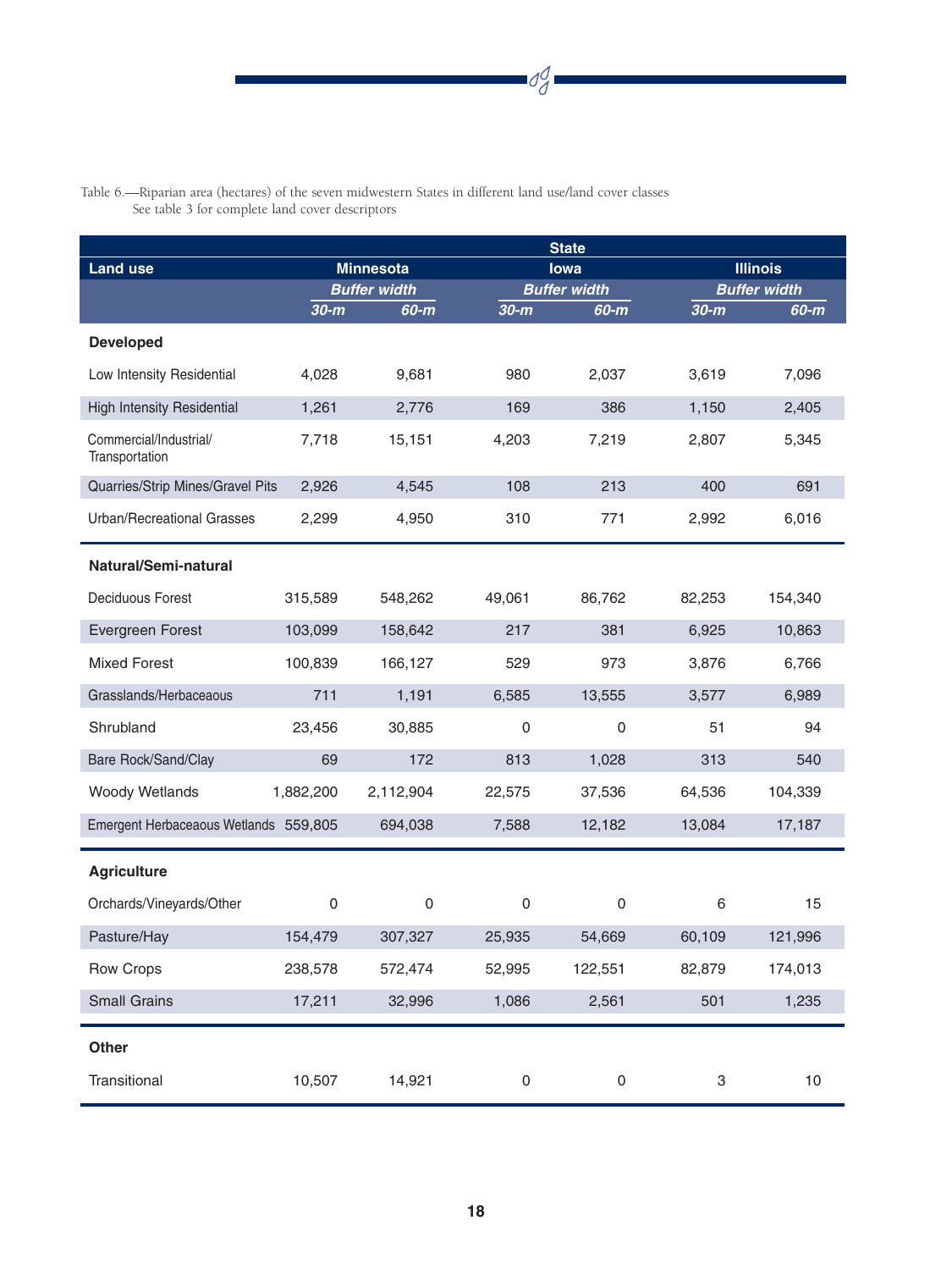| <b>State</b> |                                    |             |                     |                     |                     |         |                     |  |
|--------------|------------------------------------|-------------|---------------------|---------------------|---------------------|---------|---------------------|--|
|              | <b>Wisconsin</b><br><b>Indiana</b> |             |                     |                     | <b>Missouri</b>     |         | <b>Michigan</b>     |  |
|              | <b>Buffer width</b>                |             | <b>Buffer width</b> |                     | <b>Buffer width</b> |         | <b>Buffer width</b> |  |
| $30-m$       | $60-m$                             | $30-m$      | $60-m$              | $30-m$              | 60-m                | $30-m$  | $60-m$              |  |
| 3,192        | 8,110                              | 17,496      | 27,972              | 1,677               | 3,366               | 7,174   | 14,711              |  |
| 1,005        | 2,521                              | 2,766       | 4,319               | 371                 | 737                 | 1,894   | 3,770               |  |
| 4,006        | 9,135                              | 10,714      | 16,309              | 2,469               | 4,516               | 5,352   | 9,905               |  |
| 282          | 480                                | 2,064       | 3,724               | 255                 | 481                 | 2,221   | 4,632               |  |
| 2,163        | 4,947                              | 6,112       | 10,027              | 1,415               | 2,973               | 2,321   | 4,632               |  |
| 421,314      | 690,341                            | 287,723     | 433,148             | 112,489             | 213,134             | 280,430 | 458,508             |  |
| 51,088       | 82,904                             | 17,338      | 27,851              | 12,111              | 21,330              | 90,017  | 133,186             |  |
| 101,687      | 158,848                            | 6,665       | 8,635               | 15,008              | 27,638              | 65,777  | 105,260             |  |
| 15,100       | 22,497                             | 7,101       | 11,411              | 5,285               | 11,101              | 14,802  | 22,555              |  |
| 70           | 85                                 | 104         | 186                 | 277                 | 604                 | 114     | 178                 |  |
| 457          | 558                                | 239         | 419                 | 1,180               | 1,753               | 213     | 328                 |  |
| 507,233      | 611,703                            | 123,276     | 141,142             | 72,754              | 117,073             | 902,276 | 1,112,234           |  |
| 203,252      | 233,438                            | 22,946      | 26,085              | 11,830              | 18,177              | 185,340 | 219,325             |  |
|              |                                    |             |                     |                     |                     |         |                     |  |
| 14           | 14                                 | $\mathbf 0$ | $\mathbf 0$         | $\mathsf{O}\xspace$ | $\mathbf 0$         | 1       | 1                   |  |
| 116,614      | 272,100                            | 150,743     | 305,352             | 58,664              | 132,810             | 49,910  | 92,833              |  |
| 173,052      | 361,760                            | 350,594     | 670,783             | 78,784              | 171,107             | 187,006 | 348,028             |  |
| 25           | 102                                | 178         | 347                 | 4,163               | 9,347               | 44      | 93                  |  |
|              |                                    |             |                     |                     |                     |         |                     |  |
| 2,301        | 3,372                              | 1,700       | 2,916               | 89                  | 191                 | 2,019   | 3,078               |  |

 $\frac{d}{d}$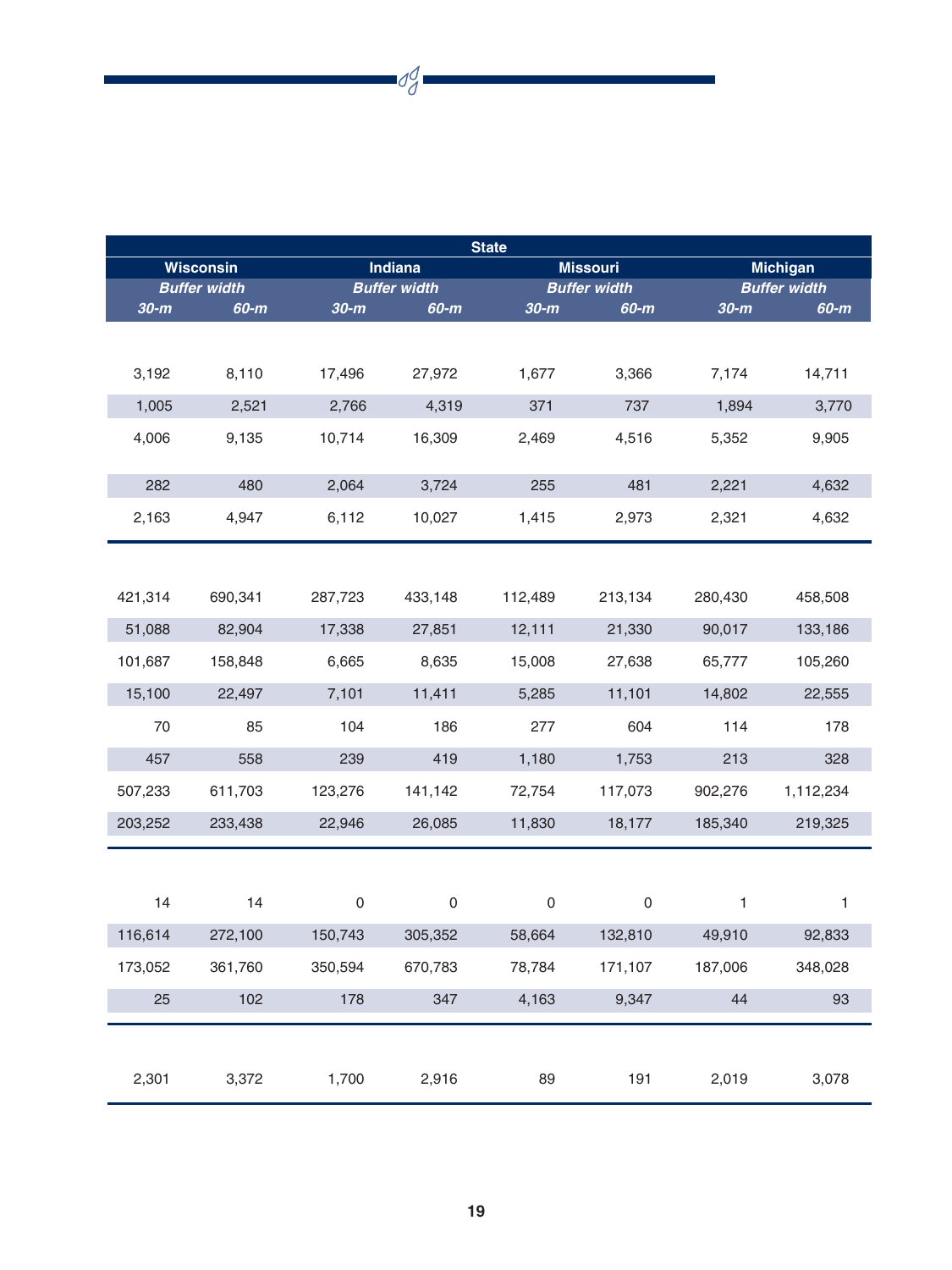Figure 8.—Riparian land use in the Midwest Region based on 30-m and 60-m buffers. Percentages are portions of total riparian area in the region.



 $\frac{d}{d}$ 



Figure 9.—Riparian land use in the Midwest Region. Colors represent percentages of riparian lands in different land cover categories (red is agriculture, yellow is natural land cover, blue is urban/developed).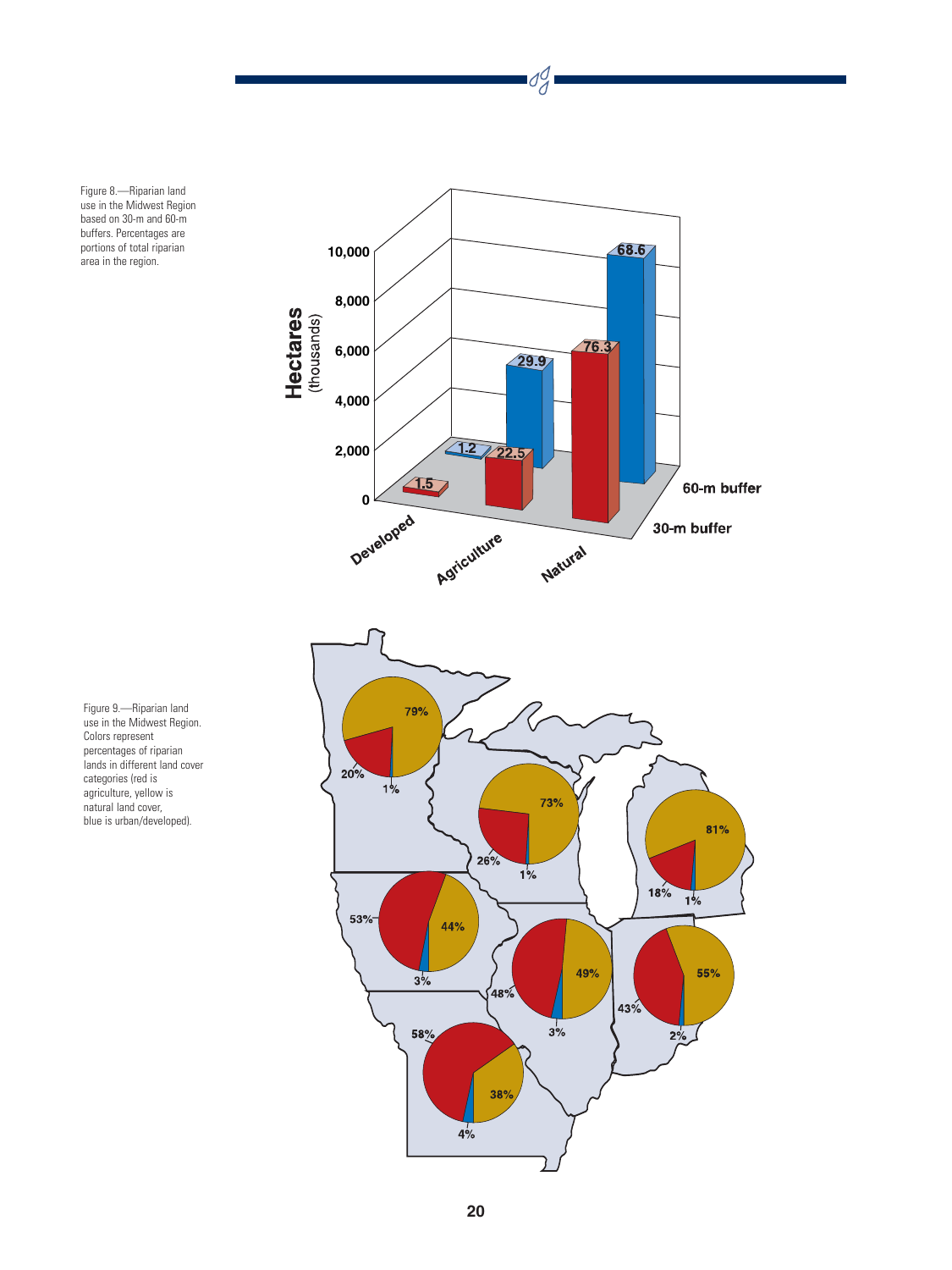## **Implications and Needs**

#### **Amount of Riparian Area**

Our estimates of riparian land area for several of the midwestern States, and consequently the region as a whole, are conservative due to data limitations. Nonetheless, the magnitude of the estimates point to substantial ecological, social, and economic importance of riparian resources in the region, particularly for the upper Great Lake States of Minnesota, Wisconsin, and Michigan.

Several potential implications are suggested by these data. For example, policies that result in restricted land use for forestry or agriculture within riparian areas could have significant negative impacts on local and regional economies. For instance, Minnesota contains 6.1 million hectares of productive forest land (Shifley and Sullivan 2002), of which 23 percent, or1.4 million hectares, potentially is riparian. Restrictive or no-harvest policies for 1.4 million hectares of productive riparian forests would have measurable negative economic consequences for the State. Conversely, the cumulative importance of riparian resources in Minnesota and the region as a whole suggests that policies and practices that significantly degrade riparian habitat will have broad negative impacts on wildlife populations, water quality, and biotic diversity. Understanding multidimensional ecological and economic responses to different amounts and types of riparian protection is an important policy need.

Our analysis demonstrates how a riparian delineation approach might influence policy and management decisionmaking. An example of this is the nonlinear relationship between riparian buffer width and amount of riparian land area. For the region as a whole, doubling riparian buffer width from 30 m to 60 m results in only a 49-percent increase in riparian land area. This same nonlinearity is evident for all States that include wetland data layers (MN, WI, MI, IN). One policy interpretation of this is that doubling riparian management buffer widths throughout a State or region, while presumably resulting in greater ecological protection of aquatic ecosystems and water quality, will not double the amount of land area potentially falling into use-restricted riparian management area designations. The shape of the response function between riparian management buffer width and ecological function needs better clarification before the economic and social consequences of riparian area delineation can be fully appreciated.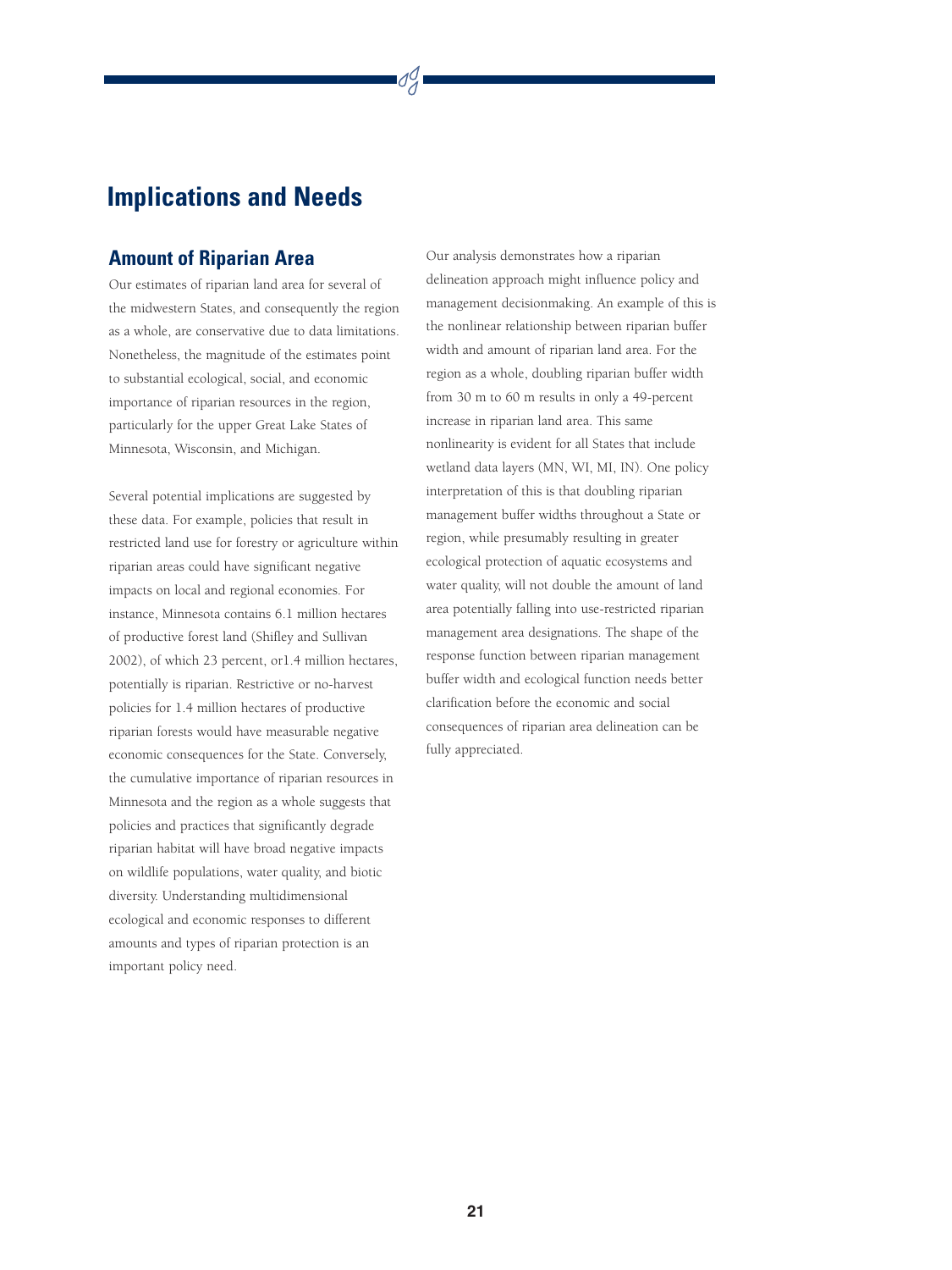### **Types of Riparian Areas**

At the regional scale, the majority of midwestern riparian land area is associated with wetlands. This is an important result because most people equate riparian areas strictly with stream ecosystems. Clearly, this is not the case for much of the region. Similarly, lake riparian areas, although not as extensive as those associated with streams or wetlands, are a significant resource in the region. The role that lake and wetland riparian management zones have in protecting ecological functions in associated water bodies is greatly understudied relative to streams.

The generally poor accounting of intermittent channels in hydrologic data layers for the Midwest likely leads to large, but underdetermined, underestimates of the amount of total and streamassociated riparian land area. Spatial data on intermittent streams are notoriously incomplete, because of difficulty in identifying small streams using air photography. With better inventory, it is likely that the amount of stream riparian areas would increase, perhaps even exceeding that associated with wetlands in some States.

SJ



A bottomland hardwood forest along a river.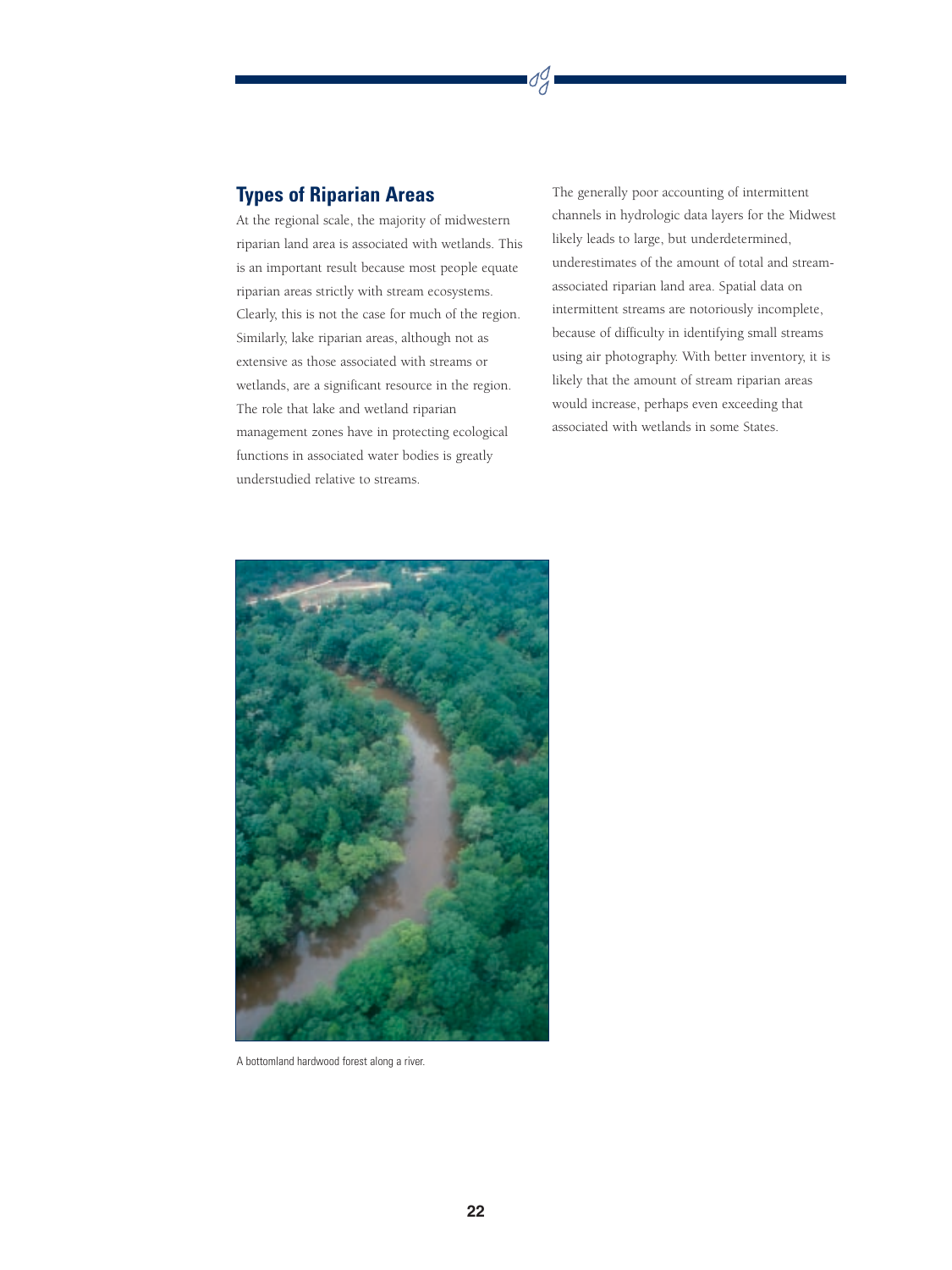#### **Riparian Land Use**

On the surface, the large amount of riparian land area in natural/semi-natural land cover classes suggests that riparian functions, including sediment filtering, carbon storage, and wildlife habitat, are being maintained in the region. Although this is an encouraging result, it must be interpreted with caution. Natural land cover classes impart only limited information about ecosystem structure and function. They say nothing about vegetation age, species composition, or local disturbances that can degrade riparian functionality. Moreover, our assessment of riparian land use/land cover, based on the fixed-width buffer approach, is limited to at the most first 60 m of land around or adjacent to lakes, wetlands, and streams. Protection of water quality and aquatic habitat is equally dependent on land use and cover in the larger watersheds outside of the riparian area. Our assessment does not account for condition in the watershed proper.

The regional extent of land cover conversion in riparian areas to agricultural or other development is likely underestimated because of poor documentation of intermittent streams. For example, in Michigan, 61 percent of riparian areas associated with documented intermittent streams have been converted to agriculture, or are in developed urban areas, compared to 19 percent of riparian areas in the State as a whole. Better inventory and accounting of intermittent streams in the region would likely increase the estimate of riparian land that is in agriculture or otherwise developed. Advanced remote sensing methodologies are needed to better document intermittent and small perennial stream locations and associated land use/land cover.



Sedge meadow along a small stream.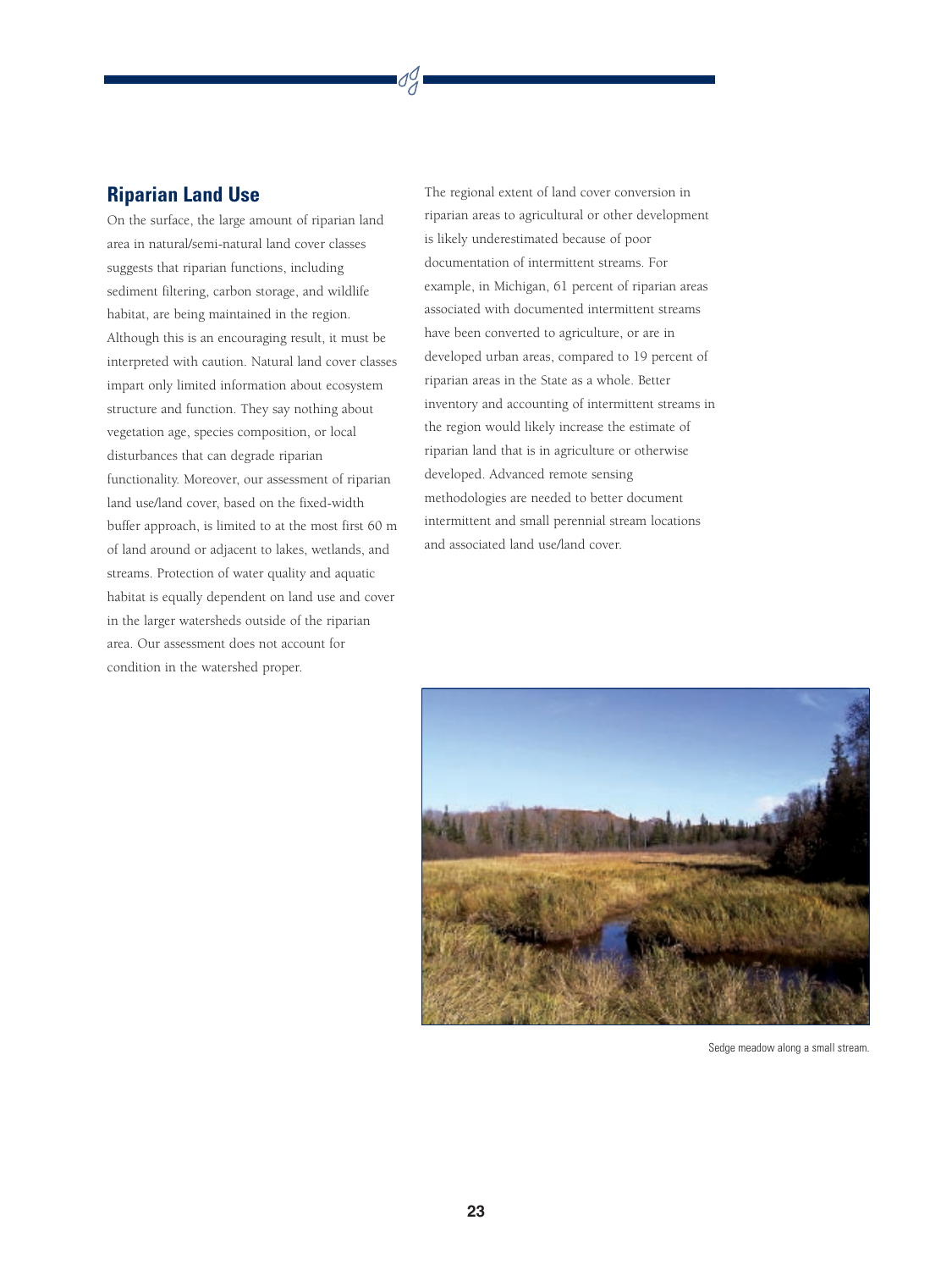# **Key Points**

- 1. Cumulatively, riparian areas occupy up to 13 percent of the land base in the seven-State Midwest Region.
- 2. Riparian area, as a percent of total land area, exceeds 17 percent in four midwestern States (MN, WI, MI, IN).
- 3. Amount of riparian area is likely underestimated in each State and the region due to limitations of available data, particularly the poor accounting of intermittent streams.
- 4. For some States, and the region as a whole, doubling the width of a riparian buffer from 30 to 60 m results in only a 49 percent increase in estimated riparian area, due to increasing overlap between adjacent riparian areas as buffer width increases.
- 5. In the region, 72 percent of riparian areas are in natural/semi-natural land use categories, with forests making up the majority of this total. Agricultural land use in riparian areas is more important in the Farm Belt States (MO, IN, IL, IA), but still less than 60 percent of total riparian area.
- 6. Urban development in riparian areas is low for the region as a whole, and in each State, totaling no more than 4 percent of any State's total riparian resource.
- 7. Condition of the watershed outside of the riparian area is not accounted for in our assessment of land use, but has a large influence on water quality and aquatic habitat integrity not reflected in riparian land use and condition.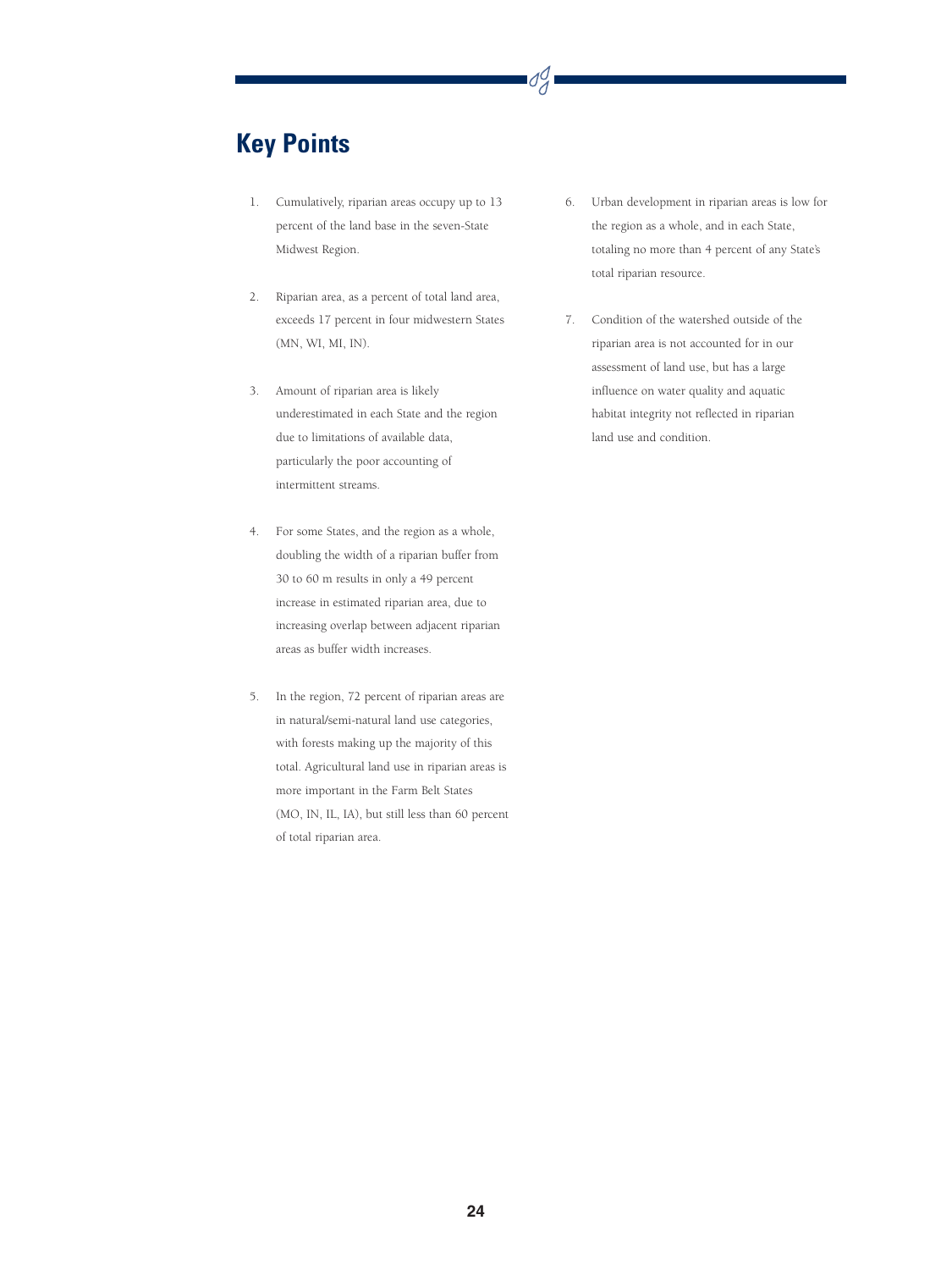## **Literature Cited**

Hanowski, J.M.; Wolter, P.T.; Niemi, G.J. 2000. Effects of riparian buffers on landscape characteristics: implications for breeding birds. In: Wignington, P.J., Jr.; Beschta, R.B.L., eds. Riparian ecology and management in multi-land use watersheds. Proceedings of the Journal of American Water Resources Association: 523-528.

Ilhardt, B.L.; Verry, E.S.; Palik, B.J. 2000. Defining riparian areas. In: Verry, E.S.; Hornbeck, J.W.; Dolloff, C.A., eds. Riparian management in forests of the continental eastern United States. Boca Raton, FL: Lewis Publishers: 23-42.

Michener, W.K.; Blood, E.R.; Brim Box, J.M.; Couch, C.A.; Golladay, S.W.; Hippe, D.J.; Kirkman, L.K.; Mitchell, R.J.; Palik, B.J. 1998. Tropical storm flooding of a Coastal Plain landscape. BioScience. 48: 696-705.

Minnesota Department of Natural Resources. 2001. Riparian forests in Minnesota: a report to the state legislature.

Palik, B.J.; Michener, W.K.; Mitchell, R.J.; Edwards, D. 1999. The effects of landform and plant size on mortality and recovery of longleaf pine during a 100-year flood. Ecoscience. 6: 255-263.

Palik, B.J.; Zasada, J.; Hedman, C. 2000. Ecological considerations for riparian silviculture. In: Verry, E.S.; Hornbeck, J.W.; Dolloff, C.A., eds. Riparian management in forests of the continental eastern United States. Boca Raton, FL: Lewis Publishers: 233-254.

Shifley, S.R.; Sullivan, N.H. 2002. The status of timber resources in the north central United States. Gen. Tech. Rep. NC-228. St. Paul, MN: U.S. Department of Agriculture, Forest Service, North Central Research Station. 50 p.

Verry, E.S.; Hornbeck, J.W.; Dolloff, C.A., eds. 2000. Riparian management in forests of the continental eastern United States. Boca Raton, FL: Lewis Publishers. 402 p.